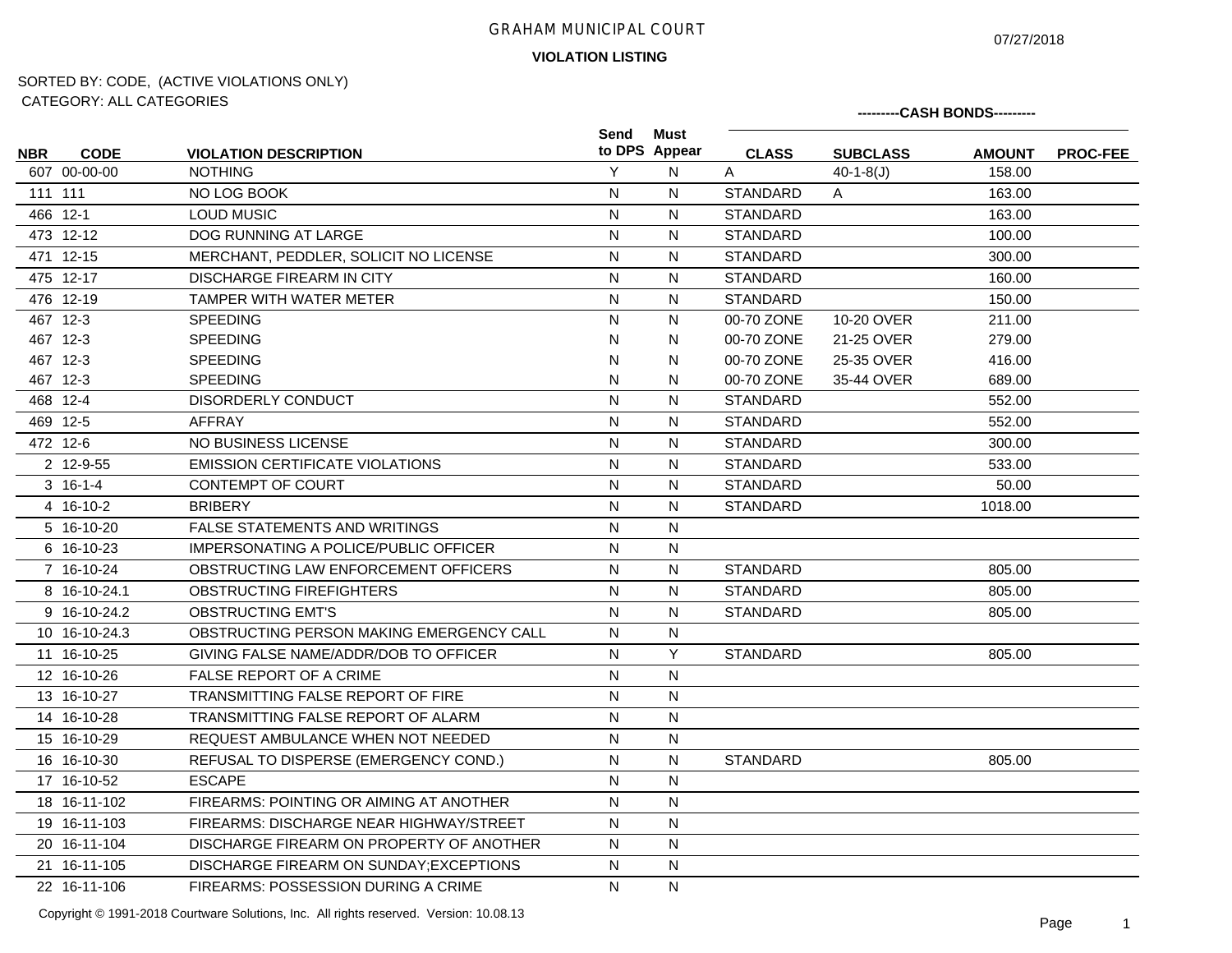07/27/2018

**VIOLATION LISTING**

|            | 0111LOUINT. 71LL 0711LOUINLU |                                          |      |                       |                 |                 | ---------CASH BONDS--------- |                 |
|------------|------------------------------|------------------------------------------|------|-----------------------|-----------------|-----------------|------------------------------|-----------------|
| <b>NBR</b> | <b>CODE</b>                  | <b>VIOLATION DESCRIPTION</b>             | Send | Must<br>to DPS Appear | <b>CLASS</b>    | <b>SUBCLASS</b> | <b>AMOUNT</b>                | <b>PROC-FEE</b> |
|            | 23 16-11-123                 | FIREARMS: POSSESSION OF DANGEROUS WEAPON | N    | N                     |                 |                 |                              |                 |
|            | 24 16-11-126                 | FIREARMS: CARRY CONCEALED WEAPON         | N    | $\mathsf{N}$          |                 |                 |                              |                 |
|            | 25 16-11-128                 | FIREARMS: CARRY PISTOL W/OUT LICENSE     | N    | N                     |                 |                 |                              |                 |
|            | 26 16-11-131                 | FIREARMS: POSSESSION BY CONVICTED FELON  | N    | $\mathsf{N}$          |                 |                 |                              |                 |
|            | 27 16-11-132                 | FIREARMS: POSSESSION BY A MINOR          | N    | N                     |                 |                 |                              |                 |
|            | 28 16-11-32                  | <b>AFFRAY</b>                            | N    | N                     |                 |                 |                              |                 |
|            | 29 16-11-33                  | UNLAWFUL ASSEMBLY                        | N    | N                     |                 |                 |                              |                 |
|            | 30 16-11-36                  | LOITERING OR PROWLING                    | N    | $\mathsf{N}$          |                 |                 |                              |                 |
|            | 31 16-11-37                  | TERRORISTIC THREATS AND ACTS             | N    | N                     |                 |                 |                              |                 |
|            | 32 16-11-39                  | DISORDERLY CONDUCT                       | N    | ${\sf N}$             | <b>STANDARD</b> |                 | 552.00                       |                 |
|            | 33 16-11-41                  | <b>PUBLIC DRUNKENNESS</b>                | N    | N                     | <b>STANDARD</b> |                 | 552.00                       |                 |
|            | 34 16-11-43                  | OBSTRUCTING HIGHWAYS/STREETS/SIDEWALKS   | N    | N                     |                 |                 |                              |                 |
|            | 36 16-12-1                   | CONTRIBUTING TO DELINQUENCY OF MINOR     | N    | $\mathsf{N}$          |                 |                 |                              |                 |
|            | 37 16-12-171                 | POSSESSION/SALES OF TOBACCO TO MINORS    | N    | N                     |                 |                 |                              |                 |
|            | 38 16-12-172                 | POSTING LAWS ON TOBACCO SALES            | N    | N                     |                 |                 |                              |                 |
|            | 39 16-12-21                  | <b>GAMBLING</b>                          | N    | N                     |                 |                 |                              |                 |
|            | 40 16-12-4                   | <b>CRUELTY TO ANIMALS</b>                | N    | N                     |                 |                 |                              |                 |
|            | 41 16-13-1                   | SMOKING IN PUBLIC PLACES                 | N    | $\mathsf{N}$          |                 |                 |                              |                 |
|            | 42 16-13-2                   | POSSESSION OF OUNCE OR LESS OF MARIJUANA | Y    | Y                     | 1ST             | <b>OFFENSE</b>  | 552.00                       |                 |
|            | 42 16-13-2                   | POSSESSION OF OUNCE OR LESS OF MARIJUANA | Υ    | Y                     | 2ND             | <b>OFFENSE</b>  | 1000.00                      |                 |
|            | 43 16-13-2B                  | VGCSA LESS THAN 1 OZ.                    | Y    | Y                     |                 |                 |                              |                 |
|            | 44 16-13-30                  | POSS, OF CONTROLLED SUBSTANCE/MARIJUANA  | Y    | Y                     |                 |                 |                              |                 |
|            | 565 16-13-30.1               | POSSESSION OF NON-CONTROLLED SUBSTANCE   | Y    | Y                     |                 |                 |                              |                 |
|            | 566 16-13-30.2               | POSSESSION OF IMITATION CONTROLLED SUBST | Y    | Y                     |                 |                 |                              |                 |
|            | 567 16-13-30.3B1             | POSSESSION OF CERTAIN AMTS OF EPHEDRINE  | Y    | Y                     |                 |                 |                              |                 |
|            | 568 16-13-30.3B1.1           | RESTRICTION ON COMMERCIAL SALE EPHEDRINE | Y    | Y                     |                 |                 |                              |                 |
|            | 569 16-13-30.3D              | ALTERING EPHEDRINE PRODUCTS              | Y    | Y                     |                 |                 |                              |                 |
|            | 570 16-13-30.4               | EPHEDRINE STORAGE/LICENSING REQUIREMENTS | Y    | Y                     |                 |                 |                              |                 |
|            | 571 16-13-30.4G2             | EPHEDRINE SALES/PURPOSE OF MANUFACTURE   | Y    | Y                     |                 |                 |                              |                 |
|            | 572 16-13-30.5               | POSSSESS SUBSTNCE TO MANUFAC CNTRL SUSTN | Y    | Y                     |                 |                 |                              |                 |
|            | 45 16-13-30A                 | DRUGS: PURCHASE/POSSESS/HAVE             | Y    | Y                     |                 |                 |                              |                 |
|            | 46 16-13-30B                 | DRUGS: MANUFACTURE/DELIVER/DISTRIBUTE    | Y    | Y                     |                 |                 |                              |                 |
|            | 47 16-13-30J1                | DRUGS: MFG/DELIVER/DIST MARIJUANA        | N    | Y                     |                 |                 |                              |                 |
|            | 48 16-13-31                  | <b>DRUGS: TRAFFICKING</b>                | Y    | Y                     |                 |                 |                              |                 |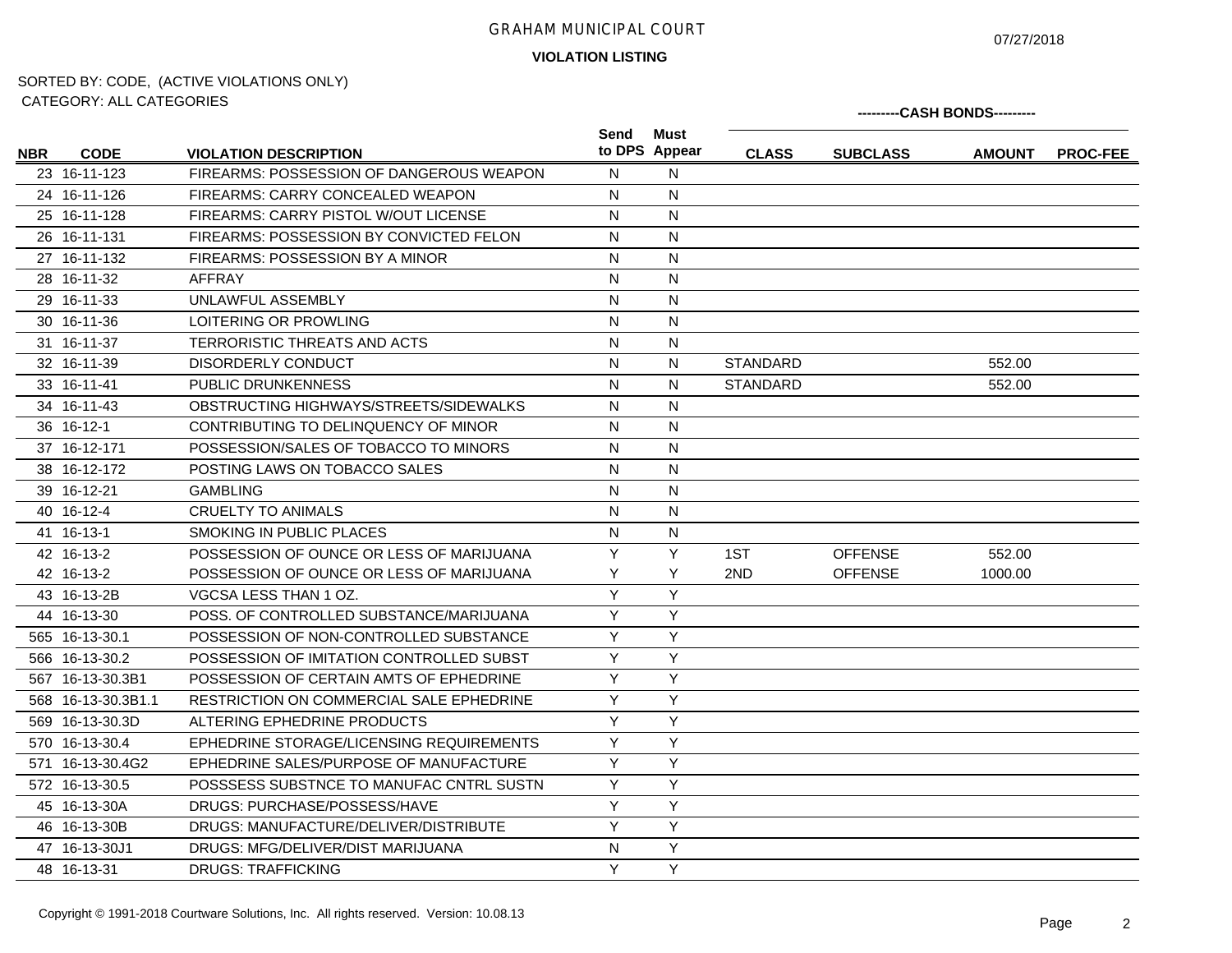07/27/2018

**VIOLATION LISTING**

|            | <b>UATLOUIT</b> . ALL UATLOUITLU |                                                |              |                       |              |                 | ---------CASH BONDS--------- |                 |
|------------|----------------------------------|------------------------------------------------|--------------|-----------------------|--------------|-----------------|------------------------------|-----------------|
| <b>NBR</b> | <b>CODE</b>                      | <b>VIOLATION DESCRIPTION</b>                   | Send         | Must<br>to DPS Appear | <b>CLASS</b> | <b>SUBCLASS</b> | <b>AMOUNT</b>                | <b>PROC-FEE</b> |
|            | 573 16-13-31.1                   | <b>ECSTASY TRAFFICKING</b>                     | Y            | Y                     |              |                 |                              |                 |
|            | 574 16-13-32                     | TRANSACTIONS/DRUG RELATED OBJECTS TO USE       | Y            | Y                     | 1ST          | <b>OFFENSE</b>  | 552.00                       |                 |
|            | 574 16-13-32                     | TRANSACTIONS/DRUG RELATED OBJECTS TO USE       | Y            | Y                     | 2ND          | <b>OFFENSE</b>  | 1000.00                      |                 |
|            | 575 16-13-32.1                   | TRANSACTIONS/DRUG RELATED OBJECT TO GROW       | Y            | Y                     |              |                 |                              |                 |
|            | 49 16-13-32.2                    | POSSESSION OF DRUG RELATED OBJECTS             | Y            | Y                     |              |                 |                              |                 |
|            | 576 16-13-32.3                   | USE COMMUNICATION FACILITY/COMMIT FELONY       | Y            | Y                     |              |                 |                              |                 |
|            | 577 16-13-32.4                   | DRUG-GREE SCHOOL ZONE                          | Y            | Y                     |              |                 |                              |                 |
|            | 578 16-13-32.5                   | DRUG-FREE RECREATION/HOUSING PROJECT           | Y            | Y                     |              |                 |                              |                 |
|            | 579 16-13-32.6                   | DRUG-FREE COMMERCIAL ZONE                      | Y            | Y                     |              |                 |                              |                 |
|            | 50 16-13-33                      | DRUGS: ATTEMPT TO COMMITT OFFENSE              | Y            | Y                     |              |                 |                              |                 |
|            | 580 16-13-42                     | UNLAWFULLY DISPENSING PRESCRIPTIONS            | Y            | Y                     |              |                 |                              |                 |
|            | 581 16-13-43                     | UNLAWFULLY DISTRIBUTING PRESCRIPTIONS          | Y            | Y                     |              |                 |                              |                 |
|            | 51 16-13-72                      | DRUGS: SALE/DIST/POSSESS DANGEROUS DRUGS       | Y            | Y                     |              |                 |                              |                 |
|            | 582 16-13-75                     | <b>ILLEGAL POSSESSING CONTROLLED SUBSTANCE</b> | Y            | Y                     |              |                 |                              |                 |
|            | 52 16-4-8                        | CONSPIRACY TO COMMIT A CRIME                   | $\mathsf{N}$ | ${\sf N}$             |              |                 |                              |                 |
|            | 53 16-5-20                       | <b>ASSAULT (SIMPLE)</b>                        | $\mathsf{N}$ | $\mathsf{N}$          |              |                 |                              |                 |
|            | 54 16-5-21                       | ASSAULT (AGGRAVATED)                           | N            | N                     |              |                 |                              |                 |
|            | 55 16-5-23                       | <b>BATTERY (SIMPLE)</b>                        | N            | $\mathsf{N}$          |              |                 |                              |                 |
|            | 56 16-5-23.1                     | <b>BATTERY</b>                                 | N            | N                     |              |                 |                              |                 |
|            | 57 16-5-24                       | BATTERY (AGGRAVATED)                           | N            | N                     |              |                 |                              |                 |
|            | 58 16-5-40                       | <b>KIDNAPPING</b>                              | $\mathsf{N}$ | $\mathsf{N}$          |              |                 |                              |                 |
|            | 59 16-5-44.1                     | <b>HIJACKING A MOTOR VEHICLE</b>               | $\mathsf{N}$ | $\mathsf{N}$          |              |                 |                              |                 |
|            | 60 16-5-60                       | RECKLESS CONDUCT                               | $\mathsf{N}$ | $\mathsf{N}$          |              |                 |                              |                 |
|            | 61 16-5-90                       | <b>STALKING</b>                                | $\mathsf{N}$ | N                     |              |                 |                              |                 |
|            | 62 16-5-91                       | STALKING (AGGRAVATED)                          | $\mathsf{N}$ | N                     |              |                 |                              |                 |
|            | 63 16-6-12                       | <b>PANDERING</b>                               | N            | N                     |              |                 |                              |                 |
|            | 64 16-6-8                        | PUBLIC INDECENCY                               | $\mathsf{N}$ | $\mathsf{N}$          |              |                 |                              |                 |
|            | 65 16-6-9                        | <b>PROSTITUTION</b>                            | N            | N                     |              |                 |                              |                 |
|            | 66 16-7-20                       | POSSESSION OF TOOLS FOR COMM. OF CRIME         | N            | N                     |              |                 |                              |                 |
|            | 67 16-7-21                       | <b>CRIMINAL TRESPASS</b>                       | N            | N                     |              |                 |                              |                 |
|            | 68 16-7-24                       | INTERFERENCE WITH GOVERNMENT PROPERTY          | ${\sf N}$    | ${\sf N}$             |              |                 |                              |                 |
|            | 69 16-7-27                       | MAILBOX: INJURE/TEAR DOWN/DESTROY              | N            | $\mathsf{N}$          |              |                 |                              |                 |
|            | 70 16-7-43                       | <b>LITTERING</b>                               | $\mathsf{N}$ | ${\sf N}$             |              |                 |                              |                 |
|            | 71 16-7-52                       | UNLAWFUL DUMPING                               | N            | N                     |              |                 |                              |                 |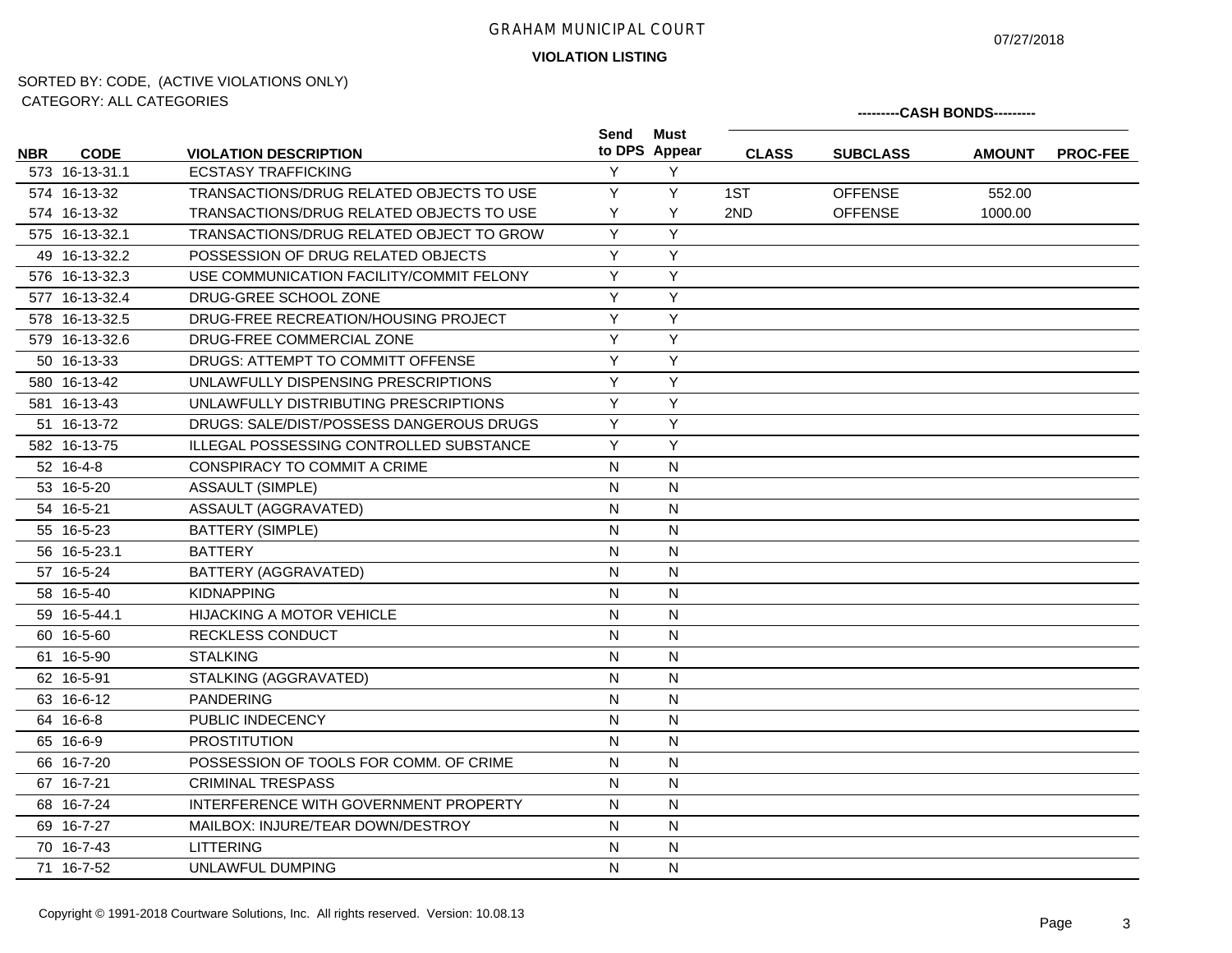07/27/2018

**VIOLATION LISTING**

|            | <b>UATLOUITT. ALL UATLOUITLU</b> |                                               |              |                       |              |                 | ---------CASH BONDS--------- |                 |
|------------|----------------------------------|-----------------------------------------------|--------------|-----------------------|--------------|-----------------|------------------------------|-----------------|
| <b>NBR</b> | <b>CODE</b>                      | <b>VIOLATION DESCRIPTION</b>                  | Send         | Must<br>to DPS Appear | <b>CLASS</b> | <b>SUBCLASS</b> | <b>AMOUNT</b>                | <b>PROC-FEE</b> |
|            | 480 16-8-14                      | THEFT BY SHOPLIFTING                          | $\mathsf{N}$ | N                     | 1ST          | <b>OFFENSE</b>  | 805.00                       |                 |
|            | 481 16-8-14.1                    | REFUND FRAUD                                  | N            | N                     | 1ST          | <b>OFFENSE</b>  | 805.00                       |                 |
|            | 73 16-8-18                       | ENTER AUTOW/INTENT TO COMMIT THEFT            | $\mathsf{N}$ | $\mathsf{N}$          |              |                 |                              |                 |
|            | 75 16-8-3                        | THEFT BY DECEPTION                            | N            | $\mathsf{N}$          |              |                 |                              |                 |
|            | 76 16-8-4                        | THEFT BY CONVERSION                           | $\mathsf{N}$ | N                     |              |                 |                              |                 |
|            | 583 16-8-5                       | THEFT OF SERVICES                             | $\mathsf{N}$ | $\mathsf{N}$          |              |                 |                              |                 |
|            | 584 16-8-6                       | THEFT OF LOST OR MISPLACED PROPERTY           | N            | N                     |              |                 |                              |                 |
|            | 77 16-8-7                        | THEFT BY RECEIVING                            | $\mathsf{N}$ | N                     |              |                 |                              |                 |
|            | 585 16-8-8                       | THEFT:REC PROPERTY STOLEN IN OTHER STATE      | N            | N                     |              |                 |                              |                 |
|            | 586 16-8-9                       | THEFT: BRINGING STOLEN PROPERTY INTO STAT     | ${\sf N}$    | $\mathsf{N}$          |              |                 |                              |                 |
|            | 78 16-9-5                        | <b>FALSE PROOF OF INSURANCE</b>               | $\mathsf{N}$ | Y                     |              |                 |                              |                 |
|            | 79 17-6-12                       | <b>FAILURE TO APPEAR</b>                      | $\mathsf{N}$ | $\mathsf{N}$          |              |                 |                              |                 |
|            | 510 17-7-90                      | FTP BENCH WARRANT                             | N            | $\overline{N}$        |              |                 |                              |                 |
|            | 80 19-10-1                       | <b>ABANDONMENT</b>                            | N            | $\mathsf{N}$          |              |                 |                              |                 |
|            | 199 199                          | DEFECTIVE EQUIPMENT                           | N            | N                     | STANDARD     |                 | 245.00                       |                 |
|            | 81 27-1-2-45                     | HUNTING BEFORE/AFTER LEGAL HOURS              | $\mathsf{N}$ | Y                     |              |                 |                              |                 |
|            | 82 27-1-25-1                     | INTERFERENCE WITH OR RESISTING ARREST         | N            | Y                     |              |                 |                              |                 |
|            | 83 27-1-29                       | PURCHASING OR SELLING (GAME SPECIES)          | $\mathsf{N}$ | Y                     |              |                 |                              |                 |
|            | 84 27-1-3                        | <b>GENERAL OFFENSES-HUNT/TRAP/OR FISH</b>     | $\mathsf{N}$ | $\mathsf{N}$          |              |                 |                              |                 |
|            | 85 27-1-30-1                     | <b>BLINDING WILDLIFE W/LIGHTS</b>             | $\mathsf{N}$ | Y                     |              |                 |                              |                 |
|            | 86 27-1-31                       | POSSESSION OF ILLEGAL WILDLIFE                | N            | Y                     |              |                 |                              |                 |
|            | 87 27-1-35B                      | FAILURE TO APPEAR IN COURT AS SUMMONED        | N            | N                     |              |                 |                              |                 |
|            | 88 27-2-13                       | EXHIBITING WILDLIFE WITHOUT PERMIT            | $\mathsf{N}$ | $\mathsf{N}$          |              |                 |                              |                 |
|            | 89 27-2-15                       | STORING WILDLIFE WITHOUT A PERMIT             | N            | N                     |              |                 |                              |                 |
|            | 90 27-2-1B                       | HUNTING OR FISHING WITHOUT LICENSE            | $\mathsf{N}$ | $\mathsf{N}$          |              |                 |                              |                 |
|            | 91 27-2-20                       | HUNTING WATERFOWL W/OUT MIG. BIRD STAMP       | N            | $\mathsf{N}$          |              |                 |                              |                 |
|            | 92 27-2-28                       | <b>FAILURE TO ALLOW INSPECTION OF LICENSE</b> | N            | N                     |              |                 |                              |                 |
|            | 93 27-2-5                        | HUNTING WITHOUT SAFETY COURSE                 | N            | $\mathsf{N}$          |              |                 |                              |                 |
|            | 94 27-2-5-D                      | ALLOWING JUVENILE TO HUNT W/O COURSE          | N            | Y                     |              |                 |                              |                 |
|            | 95 27-2-6                        | FISHING WITHOUT TROUT STAMP                   | N            | N                     |              |                 |                              |                 |
|            | 96 27-2-6B                       | HUNTING WITHOUT BIG GAME LICENSE              | $\mathsf{N}$ | Y                     |              |                 |                              |                 |
|            | 97 27-3-1                        | HUNTING ON LANDS OF ANOTHER                   | $\mathsf{N}$ | $\mathsf{N}$          |              |                 |                              |                 |
|            | 98 27-3-10                       | HUNTING FROM/SHOOTING ACROSS PUBLIC ROAD      | N            | Y                     |              |                 |                              |                 |
|            | 99 27-3-12                       | HUNTING FOX WITH ELECTRONIC DEVICE            | N            | Y                     |              |                 |                              |                 |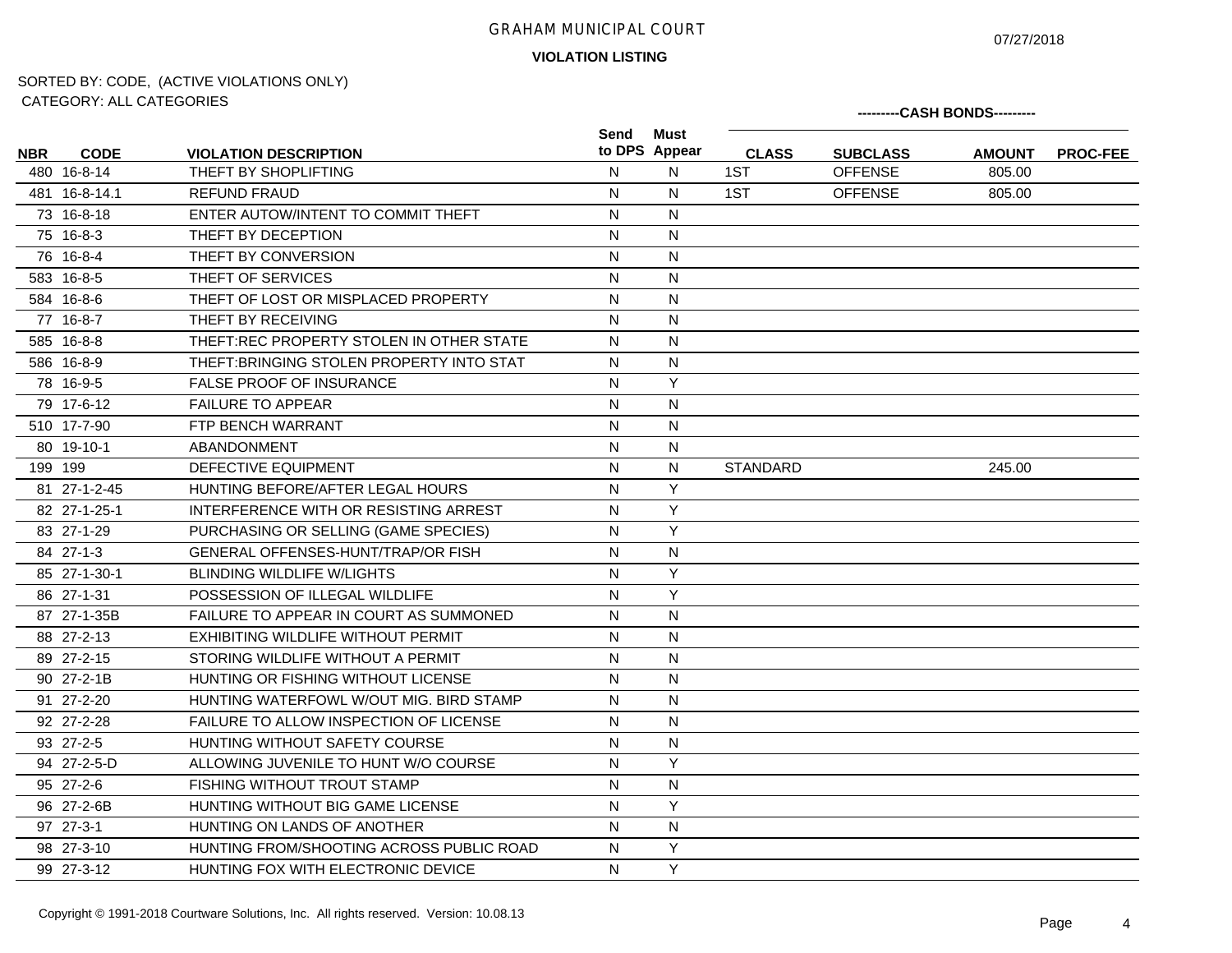07/27/2018

**---------CASH BONDS---------**

**VIOLATION LISTING**

|                           |                                          | Must<br>Send<br>to DPS Appear |              |                 |               |                 |
|---------------------------|------------------------------------------|-------------------------------|--------------|-----------------|---------------|-----------------|
| <b>CODE</b><br><b>NBR</b> | <b>VIOLATION DESCRIPTION</b>             |                               | <b>CLASS</b> | <b>SUBCLASS</b> | <b>AMOUNT</b> | <b>PROC-FEE</b> |
| 100 27-3-13               | HUNTING FROM VEHICLE OR BOAT             | Y<br>N                        |              |                 |               |                 |
| 101 27-3-14               | FAIL TO MAKE EFFORT TO RETRIEVE GAME     | Y<br>N                        |              |                 |               |                 |
| 102 27-3-15               | TAKING TOTALLY PROTECTED WILDLIFE        | Y<br>N                        |              |                 |               |                 |
| 103 27-3-15-A             | HUNTING OUT OF SEASON                    | Y<br>$\mathsf{N}$             |              |                 |               |                 |
| 104 27-3-15E              | TAKING OVER DAILY BAG LIMIT              | N<br>N                        |              |                 |               |                 |
| 105 27-3-17               | HUNTING DEER WITH DOGS IN CLOSED COUNTY  | Υ<br>N                        |              |                 |               |                 |
| 106 27-3-2                | <b>HUNTING GAME @ NIGHT</b>              | Υ<br>$\mathsf{N}$             |              |                 |               |                 |
| 107 27-3-22               | HUNTING/POSSESSING/TRANSPORTING BIRDS    | Y<br>N                        |              |                 |               |                 |
| 108 27-3-3                | HUNTING MIGRATORY GAME BIRDS AFTER HOURS | Y<br>N                        |              |                 |               |                 |
| 109 27-3-4                | HUNTING WITH ILLEGAL WEAPONS             | Y<br>N                        |              |                 |               |                 |
| 110 27-3-40               | HUNTING WITHOUT FLOURESCENT ORANGE       | N<br>N                        |              |                 |               |                 |
| 112 27-3-43               | DESTROYING EVIDENCE OF SEX OF DEER       | Y<br>N                        |              |                 |               |                 |
| 113 27-3-44               | KILLING ANTLERLESS DEER                  | Y<br>N                        |              |                 |               |                 |
| 114 27-3-45               | FAILURE TO RECORD DEER HARVEST           | N<br>N                        |              |                 |               |                 |
| 115 27-3-46               | FAILURE TO REPORT KILLING A DEER         | N<br>N                        |              |                 |               |                 |
| 116 27-3-6                | POSSESSING FIREARM WHILE ARCHERY HUNTING | Y<br>$\mathsf{N}$             |              |                 |               |                 |
| 117 27-3-60               | REQUIRED COMMERCIAL TRAPPING LICENSE     | Y<br>N                        |              |                 |               |                 |
| 118 27-3-62               | <b>TRAPPING OUT OF SEASON</b>            | Y<br>N                        |              |                 |               |                 |
| 119 27-3-63-4             | <b>UNTAGGED TRAPS</b>                    | Υ<br>N                        |              |                 |               |                 |
| 120 27-3-67               | <b>TRAPPING RABBITS (RABBIT BOXES)</b>   | $\overline{N}$<br>N           |              |                 |               |                 |
| 121 27-3-7                | HUNTING WHILE INTOXICATED                | Y<br>$\mathsf{N}$             |              |                 |               |                 |
| 122 27-3-9                | <b>HUNTING OVER BAIT</b>                 | Υ<br>$\mathsf{N}$             |              |                 |               |                 |
| 123 27-3-92               | <b>IMPORTING WILDLIFE WITHOUT PERMIT</b> | Y<br>$\mathsf{N}$             |              |                 |               |                 |
| 124 27-4-10               | POSSESSING OVER THE LIMIT                | Y<br>$\mathsf{N}$             |              |                 |               |                 |
| 125 27-4-11               | TAKING OR POSSESSING UNDERSIZED FISH     | N<br>N                        |              |                 |               |                 |
| 126 27-4-11B              | FAILURE TO ALLOW INSPECTION OF CREEL     | Υ<br>N                        |              |                 |               |                 |
| 127 27-4-2                | <b>FISHING WITHOUT PERMISSION</b>        | N<br>N                        |              |                 |               |                 |
| 128 27-4-33               | SPEAR FISHING WITHOUT A LICENSE          | N<br>N                        |              |                 |               |                 |
| 129 27-4-33-1             | TAKING GAME FISH WITH SPEAR GUN          | N<br>N                        |              |                 |               |                 |
| 130 27-4-36               | FISHING WITH ILLEGAL BAIT                | N<br>N                        |              |                 |               |                 |
| 131 27-4-5                | SINING, DIPPING, GRAPPLING               | Y<br>N                        |              |                 |               |                 |
| 132 27-4-52               | FISHING IN CLOSED TROUT STREAMS          | Y<br>N                        |              |                 |               |                 |
| 133 27-4-74               | SELLING GAME FISH WITHOUT PERMIT         | Y<br>N                        |              |                 |               |                 |
| 134 27-4-74               | PURCHASING GAME FISH ILLEGALLY           | Y<br>N                        |              |                 |               |                 |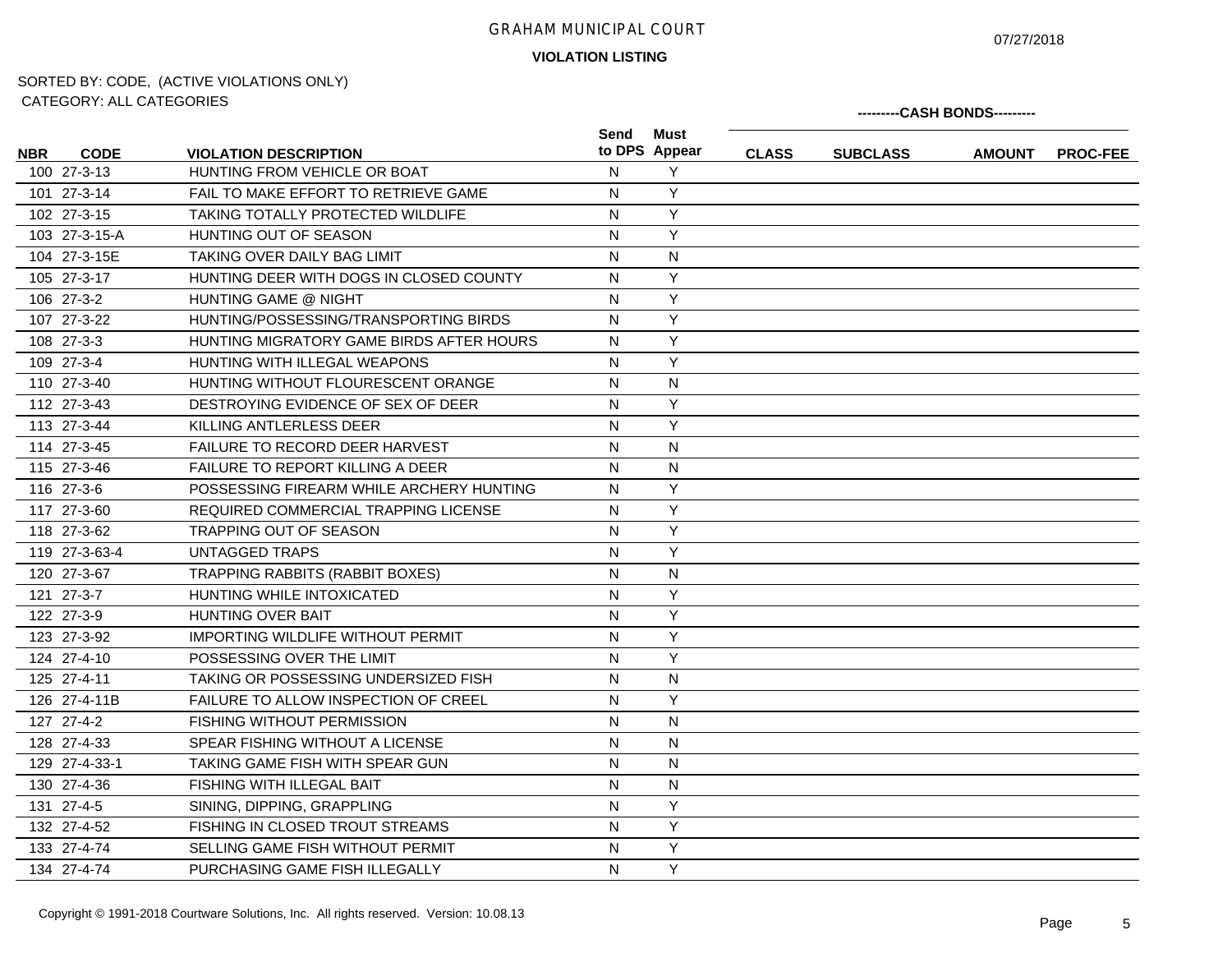07/27/2018

**VIOLATION LISTING**

|      |               | <b>UATEUURT. ALL UATEUURIES</b>                                   |                |                       | ---------CASH BONDS--------- |                 |               |          |  |  |  |
|------|---------------|-------------------------------------------------------------------|----------------|-----------------------|------------------------------|-----------------|---------------|----------|--|--|--|
|      | <b>CODE</b>   |                                                                   | Send           | Must<br>to DPS Appear | <b>CLASS</b>                 |                 |               |          |  |  |  |
| NBR. | 135 27-4-76   | <b>VIOLATION DESCRIPTION</b><br>SELLING MINNOWS WITHOUT A LICENSE | N              | N                     |                              | <b>SUBCLASS</b> | <b>AMOUNT</b> | PROC-FEE |  |  |  |
|      | 136 27-4-8    | <b>TAKING WITH EXPLOSIVES</b>                                     | $\mathsf{N}$   | Y                     |                              |                 |               |          |  |  |  |
|      | 137 27-4-8    | <b>TAKING WITH FIREARMS</b>                                       | ${\sf N}$      | Y                     |                              |                 |               |          |  |  |  |
|      | 138 27-4-8    | SHOCKING OR POISONING FISH                                        | $\mathsf{N}$   | Y                     |                              |                 |               |          |  |  |  |
|      | 139 27-4-90   | FISHING COMMERCIAL GEAR WITHOUT LICENSE                           | N              | Y                     |                              |                 |               |          |  |  |  |
|      | 140 27-4-92   | FISHING ILLEGAL BASKETS                                           | N              | Y                     |                              |                 |               |          |  |  |  |
|      | 141 27-4-92B  | FISHING COMMERCIAL GEAR IN CLOSED WATERS                          | $\mathsf{N}$   | Y                     |                              |                 |               |          |  |  |  |
|      | 142 3-3-20    | ALCOHOL SALES ON CHRISTMAS, SUNDAY, ELECT.                        | $\mathsf{N}$   | $\mathsf{N}$          |                              |                 |               |          |  |  |  |
|      | 143 3-3-22    | SALE OF ALCOHOL TO INTOXICATED PERSON                             | $\mathsf{N}$   | N                     |                              |                 |               |          |  |  |  |
|      | 144 3-3-23    | POSSESSION OF ALCOHOL BY MINOR                                    | ${\sf N}$      | Y                     | <b>STANDARD</b>              |                 | 300.00        |          |  |  |  |
|      | 145 3-3-23    | SALE OF ALCOHOLIC BEVERAGES TO MINOR                              | ${\sf N}$      | Y                     |                              |                 |               |          |  |  |  |
|      | 146 3-3-23A1  | FURNISH/SELL ALCOHOL TO PERSON UNDER 21                           | $\mathsf{N}$   | N                     |                              |                 |               |          |  |  |  |
|      | 148 3-3-23A2A | PURCHASING OF ALCOHOL UNDER 21                                    | Y              | N                     | <b>STANDARD</b>              |                 | 591.00        |          |  |  |  |
|      | 147 3-3-23A2B | ATTEMPT TO PURCHASE ALCOH, UNDER 21                               | $\overline{Y}$ | N                     | <b>STANDARD</b>              |                 | 591.00        |          |  |  |  |
|      | 543 3-3-23A2C | POSSESSION OF ALCOHOL BY MINOR                                    | Y              | Y                     | <b>STANDARD</b>              |                 | 591.00        |          |  |  |  |
|      | 149 3-3-23A3  | MISREPRESENT AGE TO OBTAIN ALCOH.                                 | Y              | N                     | <b>STANDARD</b>              |                 | 591.00        |          |  |  |  |
|      | 150 3-3-23A5  | USING FALSE ID TO OBTAIN ALCOH.                                   | Y              | N                     | <b>STANDARD</b>              |                 | 591.00        |          |  |  |  |
|      | 151 3-3-24.2  | POST LAWS ON ALCOHOL SALES TO MINORS                              | N              | N                     |                              |                 |               |          |  |  |  |
|      | 152 3-3-26    | CONSUMING ALCOHOL IN PUBLIC                                       | N              | N                     |                              |                 |               |          |  |  |  |
|      | 153 32-1-10   | NO "OVERSIZE LOAD" SIGN                                           | $\mathsf{N}$   | $\mathsf{N}$          | <b>STANDARD</b>              |                 | 163.00        |          |  |  |  |
|      | 154 32-10-64  | FAILURE TO PAY TOLL ON TOLL ROAD                                  | ${\sf N}$      | N                     |                              |                 |               |          |  |  |  |
|      | 155 32-6-20   | VEHICLE LOAD LIMIT VIOLATION                                      | $\mathsf{N}$   | N                     | <b>STANDARD</b>              |                 | 163.00        |          |  |  |  |
|      | 156 32-6-21   | FAILURE TO SECURE LOAD                                            | N              | N                     | <b>STANDARD</b>              |                 | 163.00        |          |  |  |  |
|      | 157 32-6-22   | OVER HEIGHT (D.O.T.)                                              | ${\sf N}$      | N                     | <b>STANDARD</b>              |                 | 163.00        |          |  |  |  |
|      | 158 32-6-23   | OVER WIDTH (D.O.T.)                                               | $\mathsf{N}$   | N                     | <b>STANDARD</b>              |                 | 163.00        |          |  |  |  |
|      | 159 32-6-24   | OVER LENGTH (D.O.T.)                                              | N              | N                     | <b>STANDARD</b>              |                 | 163.00        |          |  |  |  |
|      | 160 32-6-26   | OVER WEIGHT (D.O.T.)                                              | $\mathsf{N}$   | N                     | <b>STANDARD</b>              |                 | 163.00        |          |  |  |  |
|      | 513 32-6-28   | VIOLATE EXCESS SIZE/WEIGHT PERMIT                                 | N              | N                     | <b>STANDARD</b>              |                 | 163.00        |          |  |  |  |
|      | 514 32-6-30   | FAILURE TO WEIGH OR STOP AT WEIGH STATIO                          | N              | N                     | <b>STANDARD</b>              |                 | 218.00        |          |  |  |  |
|      | 515 32-9-4    | <b>IMPROPER LANE USAGE</b>                                        | Y              | N                     | <b>STANDARD</b>              |                 | 163.00        |          |  |  |  |
|      | 35 35         | <b>DISORDERLY HOUSE</b>                                           | N              | N                     | <b>STANDARD</b>              |                 | 518.00        |          |  |  |  |
|      | 161 36-32-10  | DRINKING UNDERAGE                                                 | N              | N                     | <b>STANDARD</b>              |                 | 308.00        |          |  |  |  |
|      | 162 40-1-3    | PERMITTING UNLAWFUL OPERATION OF VEHICLE                          | $\mathsf{N}$   | Y                     | <b>STANDARD</b>              |                 | 689.00        |          |  |  |  |
|      | 163 40-1-4    | OBSCENE OR PROFANE SIGNS ON VEHICLE                               | N              | N                     | <b>STANDARD</b>              |                 | 127.00        |          |  |  |  |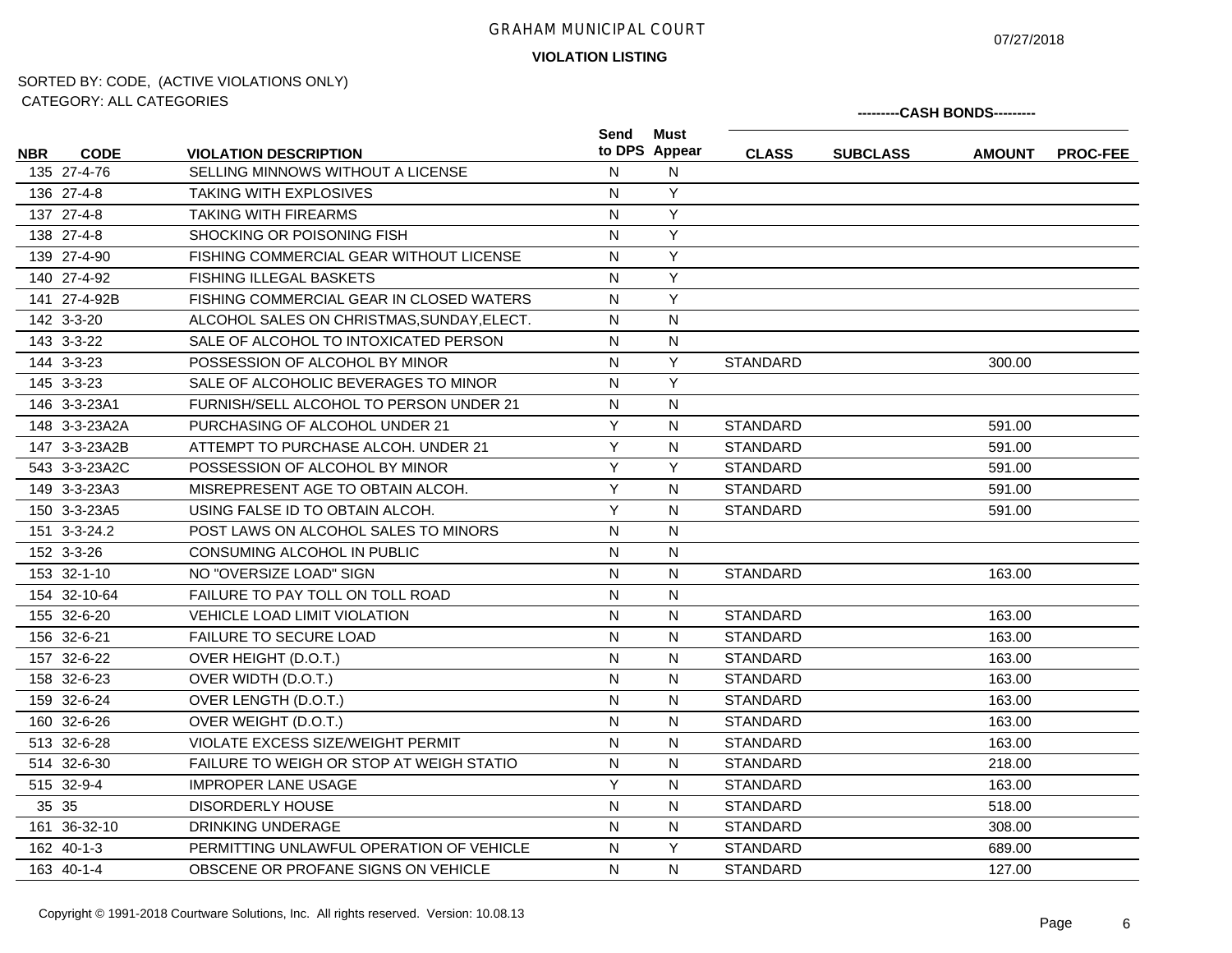07/27/2018

## **VIOLATION LISTING**

|            | 0111LOUINT. 71LL 0711LOUINLU |                                                 |              |                       |                 |                 | ---------CASH BONDS--------- |                 |
|------------|------------------------------|-------------------------------------------------|--------------|-----------------------|-----------------|-----------------|------------------------------|-----------------|
| <b>NBR</b> | <b>CODE</b>                  | <b>VIOLATION DESCRIPTION</b>                    | Send         | Must<br>to DPS Appear | <b>CLASS</b>    | <b>SUBCLASS</b> | <b>AMOUNT</b>                | <b>PROC-FEE</b> |
|            | 606 40-1-8(H)                | NO VALID MEDICAL CARD                           | Y            | N                     | <b>STANDARD</b> |                 | 161.00                       |                 |
|            | 164 40-2-111                 | <b>HIGHWAY USE PERMIT REQUIRED</b>              | N            | N                     |                 |                 |                              |                 |
|            | 516 40-2-114                 | UNLAWFUL OPERATION - MOTOR TRUCK                | N            | N                     |                 |                 |                              |                 |
|            | 166 40-2-140                 | <b>CARRIER REGISTRATION AGREEMENT</b>           | $\mathsf{N}$ | N                     | <b>STANDARD</b> |                 | 258.00                       |                 |
|            | 165 40-2-20                  | DRIVING WITHOUT A TAG                           | ${\sf N}$    | N                     | <b>STANDARD</b> |                 | 245.00                       |                 |
|            | 167 40-2-38                  | <b>IMPROPER USE OF DEALER TAG</b>               | $\mathsf{N}$ | N                     | <b>STANDARD</b> |                 | 245.00                       |                 |
|            | 168 40-2-4                   | TAGS: MANUFACTURING OF PLATES/DECALS            | N            | N                     |                 |                 |                              |                 |
|            | 169 40-2-41                  | OBSCURED OR MISSING LICENSE PLATES              | N            | N                     | <b>STANDARD</b> |                 | 245.00                       |                 |
|            | 170 40-2-42                  | <b>IMPROPER TRANSFER OF LICENSE PLATE/DECAL</b> | N            | N                     | <b>STANDARD</b> |                 | 163.00                       |                 |
|            | 171 40-2-44                  | REPLACEMENT OF LOST OR STOLEN TAG               | ${\sf N}$    | N                     |                 |                 |                              |                 |
|            | 172 40-2-5                   | TAGS: USE OF TAG TO CONCEAL IDENTITY            | ${\sf N}$    | N                     |                 |                 |                              |                 |
|            | 173 40-2-6                   | TAGS: ALTERATION/IMPROPER PLATES                | N            | N                     | <b>STANDARD</b> |                 | 346.00                       |                 |
|            | 174 40-2-66                  | ILLEGAL POSSESSION OF NATL. GUARD TAG           | ${\sf N}$    | ${\sf N}$             |                 |                 |                              |                 |
|            | 175 40-2-7                   | TAGS: REMOVING/AFFIXING TAG W/INTENT            | ${\sf N}$    | N                     |                 |                 |                              |                 |
|            | 176 40-2-8                   | TAGS: OPERATING W/OUT PROPER TAG/DECAL          | N            | N                     | <b>STANDARD</b> |                 | 245.00                       |                 |
|            | 177 40-2-8                   | TAGS: NEW RESIDENT HAS 30 DAYS TO REG.          | N            | N                     | <b>STANDARD</b> |                 | 245.00                       |                 |
|            | 178 40-2-8.1                 | TAGS: OPERATE VEH W/OUT REVALID TAG/DEC         | N            | N                     | <b>STANDARD</b> |                 | 245.00                       |                 |
|            | 179 40-2-88                  | OPERATING W/O IRP REGISTRATION                  | N            | N                     |                 |                 |                              |                 |
|            | 180 40-2-90B                 | NEW RESIDENT HAS 30 DAYS TO OBTAIN TAG          | ${\sf N}$    | N                     | <b>STANDARD</b> |                 | 245.00                       |                 |
|            | 181 40-2-90B1                | <b>IMPROPER REG. OF VEHICLE</b>                 | $\mathsf{N}$ | N                     |                 |                 |                              |                 |
|            | 182 40-2-90B2                | <b>VEH. VISITOR 90 DAYS/TAG</b>                 | N            | N                     |                 |                 |                              |                 |
|            | 517 40-3-90                  | ALTERED/COUNTERFEIT CERT OF TITLE               | N            | N                     |                 |                 |                              |                 |
|            | 183 40-3-92                  | FALSE REPORT OF THEFT OR CONV. OF VEH           | N            | N                     |                 |                 |                              |                 |
|            | 184 40-4-21                  | <b>REMOVAL OF VIN NUMBER</b>                    | N            | N                     |                 |                 |                              |                 |
|            | 518 40-4-22                  | POSSESSION OF VEHICLE W/ALTERED VIN             | ${\sf N}$    | N                     |                 |                 |                              |                 |
|            | 185 40-5-120                 | LICENSE: UNLAWFUL USE OF LICENSE                | Y            | Y                     |                 |                 |                              |                 |
|            | 186 40-5-120.3               | PERMIT ILLEGAL USE/LICENSE                      | N            | N                     |                 |                 |                              |                 |
|            | 187 40-5-121                 | LICENSE: DRIVING WHILE LIC. SUSP/REVOKED        | Y            | Y                     | 1ST             | <b>OFFENSE</b>  | 1195.00                      |                 |
|            | 187 40-5-121                 | LICENSE: DRIVING WHILE LIC. SUSP/REVOKED        | Y            | Y                     | 2ND             | <b>OFFENSE</b>  | 1321.00                      |                 |
|            | 187 40-5-121                 | LICENSE: DRIVING WHILE LIC. SUSP/REVOKED        | Y            | Y                     | 3RD             | <b>OFFENSE</b>  | 3219.00                      |                 |
|            | 600 40-5-121F                | DRIVING WHILE LICENSE WITHDRAWN - FELONY        | Y            | N                     |                 |                 |                              |                 |
|            | 188 40-5-122                 | LICENSE: PERMIT UNLIC. PERSON TO DRIVE          | N            | N.                    | <b>STANDARD</b> |                 | 689.00                       |                 |
|            | 189 40-5-123                 | LICENSE: PERMIT UNAUTH. MINOR TO DRIVE          | N            | Y                     | <b>STANDARD</b> |                 | 689.00                       |                 |
|            | 190 40-5-125                 | LICENSE: POSSESSION OF FRAUDULANT LIC.          | Y            | Y                     |                 |                 |                              |                 |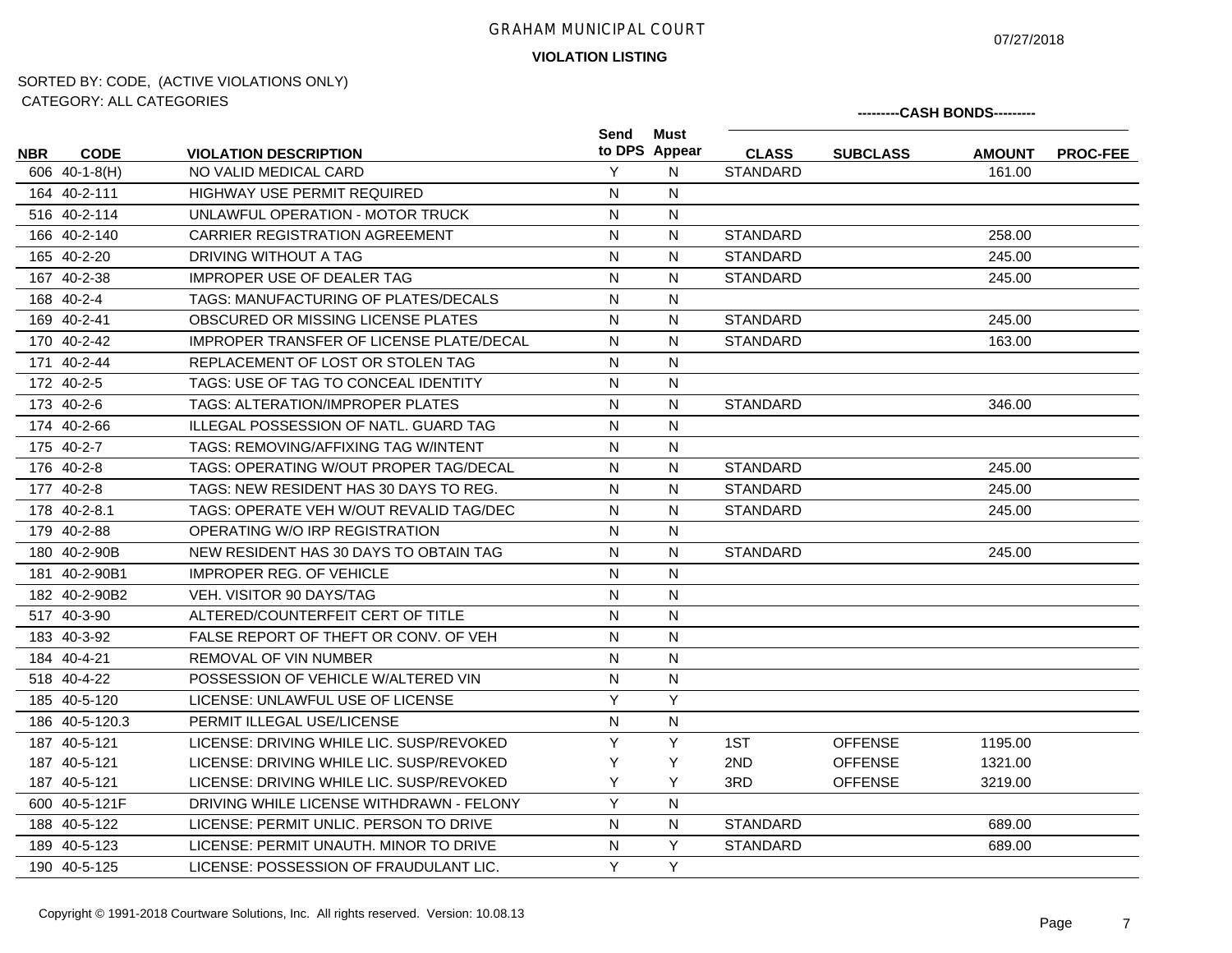07/27/2018

**VIOLATION LISTING**

|            | 0711 LOUINT. 71LL 0711 LOUINED |                                              |              |                       |                 |                 | ---------CASH BONDS--------- |                 |
|------------|--------------------------------|----------------------------------------------|--------------|-----------------------|-----------------|-----------------|------------------------------|-----------------|
| <b>NBR</b> | <b>CODE</b>                    | <b>VIOLATION DESCRIPTION</b>                 | Send         | Must<br>to DPS Appear | <b>CLASS</b>    | <b>SUBCLASS</b> | <b>AMOUNT</b>                | <b>PROC-FEE</b> |
|            | 519 40-5-142.22E               | <b>VIOLATION INVOLVING FATAL ACCIDENT</b>    | Y            | N                     |                 |                 |                              |                 |
|            | 191 40-5-143                   | LICENSE: COMM. VEH W/MORE THAN 1 LIC.        | N            | ${\sf N}$             |                 |                 |                              |                 |
|            | 192 40-5-145                   | LICENSE: EMPLOYER ALLOWS UNLAW. DRIVER       | N            | Y                     |                 |                 |                              |                 |
|            | 193 40-5-146.B1                | LICENSE: DRIVE COMMERCIAL VEH W/OUT LIC.     | $\mathsf{N}$ | N                     |                 |                 |                              |                 |
|            | 587 40-5-146.B2                | <b>VIOLATING OUT OF SERVICE ORDER</b>        | N            | N                     |                 |                 |                              |                 |
|            | 520 40-5-149                   | EXPIRED OR NO DRIVERS LICENSE                | N            | N                     | <b>STANDARD</b> |                 | 245.00                       |                 |
|            | 521 40-5-149B                  | <b>FAILURE TO REPORT NAME OR ADDRESS CHG</b> | N            | N                     | <b>STANDARD</b> |                 | 245.00                       |                 |
|            | 588 40-5-150D                  | IMPROPER CLASS/ENDORSEMENT                   | N            | N                     |                 |                 |                              |                 |
|            | 589 40-5-15012                 | ADMINISTRATIVE ACTION-SECURITY RISK          | Y            | N                     |                 |                 |                              |                 |
|            | 522 40-5-151.G3                | VIOLATING OUT OF SERVICE ORDER               | N            | $\mathsf{N}$          |                 |                 |                              |                 |
|            | 590 40-5-151E                  | VEHICLE USED IN FELONY CONTROLLED SUBSTA     | Y            | N                     |                 |                 |                              |                 |
|            | 591 40-5-151F                  | DRIVING CMV WITHOUT OBTAINING CDL            | ${\sf N}$    | N                     |                 |                 |                              |                 |
|            | 592 40-5-151J1                 | IMMENENT HAZARD (FEDERAL DETERMINATION)      | Y            | $\mathsf{N}$          |                 |                 |                              |                 |
|            | 523 40-5-152                   | COMMERCIAL DRIVING W/MEASURABLE BAC          | Y            | N                     |                 |                 |                              |                 |
|            | 194 40-5-20A                   | LICENSE: DRIVING WHILE UNLICENSED            | N            | N                     | 1ST             | <b>OFFENSE</b>  | 689.00                       |                 |
|            | 194 40-5-20A                   | LICENSE: DRIVING WHILE UNLICENSED            | N            | N                     | 2ND             | <b>OFFENSE</b>  | 1195.00                      |                 |
|            | 194 40-5-20A                   | LICENSE: DRIVING WHILE UNLICENSED            | N            | N                     | 3RD             | <b>OFFENSE</b>  | 1321.00                      |                 |
|            | 486 40-5-20A                   | NEW RESIDENT-30 DAYS TO OBTAIN LICENSE       | $\mathsf{N}$ | N                     | <b>STANDARD</b> |                 | 689.00                       |                 |
|            | 195 40-5-20B                   | ALLOWING UNLICENSED PERSON TO DRIVE          | N            | N                     | <b>STANDARD</b> |                 | 689.00                       |                 |
|            | 196 40-5-20C                   | POSSESSION OF MORE THAN 1 VALID LICENSE      | $\mathsf{N}$ | N                     | <b>STANDARD</b> |                 | 245.00                       |                 |
|            | 598 40-5-20F                   | DRIVING W/O A LICENSE - FELONY               | Y            | N                     |                 |                 |                              |                 |
|            | 197 40-5-23                    | WRONG CLASS OF DRIVERS LICENSE               | N            | N                     | <b>STANDARD</b> |                 | 245.00                       |                 |
|            | 198 40-5-24                    | OPERATING W/LEARNER'S PERMIT                 | N            | N                     | <b>STANDARD</b> |                 | 245.00                       |                 |
|            | 200 40-5-29A                   | NO LICENSE ON PERSON                         | N            | N                     | <b>STANDARD</b> |                 | 10.00                        |                 |
|            | 201 40-5-29B                   | LICENSE TO BE EXAMINED ON DEMAND             | N            | N                     | <b>STANDARD</b> |                 | 10.00                        |                 |
|            | 202 40-5-30                    | VIOLATING RESTRICTIONS OF DRIVER LICENSE     | Y            | N                     | <b>STANDARD</b> |                 | 245.00                       |                 |
|            | 203 40-5-32                    | EXPIRED OR NO DRIVER'S LICENSE               | N            | N                     | <b>STANDARD</b> |                 | 245.00                       |                 |
|            | 204 40-5-32A                   | EXPIRED LICENSE W/PROOF OF RENEWAL           | N            | N                     | <b>STANDARD</b> |                 | 158.00                       |                 |
|            | 205 40-5-33                    | LICENSE: 60 DAYS TO CHANGE NAME/ADDRESS      | N            | N                     |                 |                 |                              |                 |
|            | 524 40-5-54A2                  | <b>MOTOR VEHICLE USED IN FELONY</b>          | Y            | N                     |                 |                 |                              |                 |
|            | 525 40-5-55                    | <b>REFUSED TEST - IMPLIED CONSENT</b>        | Y            | N                     |                 |                 |                              |                 |
|            | 526 40-5-56                    | FAIL TO APPEAR FOR TRIAL OR COURT APPEAR     | Y            | $\mathsf{N}$          |                 |                 |                              |                 |
|            | 206 40-5-58                    | LICENSE: DRIVING WHILE HABITUAL VIOL.        | Y            | Y                     |                 |                 |                              |                 |
|            | 207 40-5-58C                   | <b>HABITUAL VIOLATOR MISDEMEANOR</b>         | Y            | Y                     |                 |                 |                              |                 |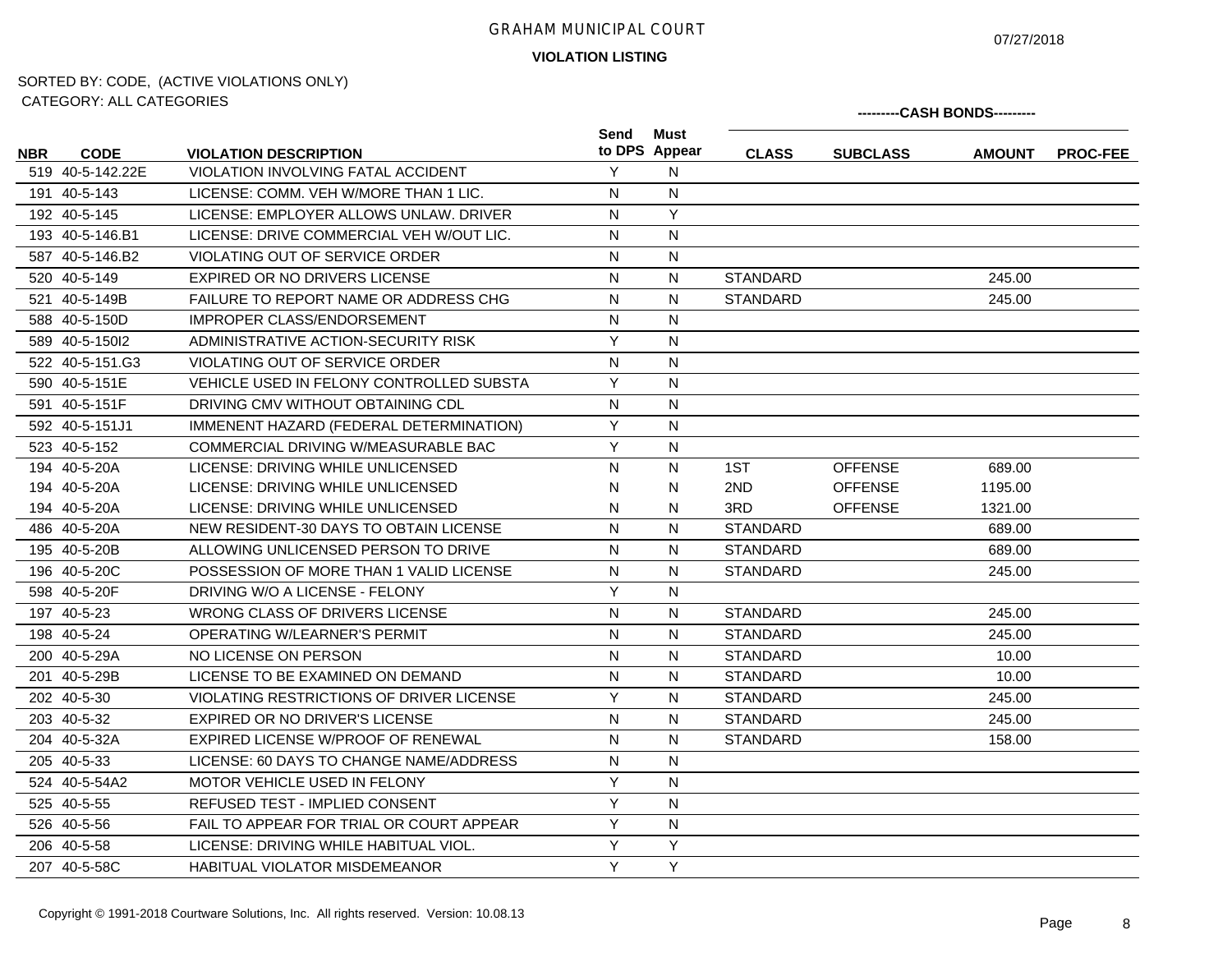07/27/2018

**VIOLATION LISTING**

|            | <u>UATLOUITI. ALL UATLOUITLU</u> |                                            |              |                       |                 |                 | ---------CASH BONDS--------- |                 |
|------------|----------------------------------|--------------------------------------------|--------------|-----------------------|-----------------|-----------------|------------------------------|-----------------|
| <b>NBR</b> | <b>CODE</b>                      | <b>VIOLATION DESCRIPTION</b>               | Send         | Must<br>to DPS Appear | <b>CLASS</b>    | <b>SUBCLASS</b> | <b>AMOUNT</b>                | <b>PROC-FEE</b> |
|            | 527 40-5-58E                     | VIOLATE LIMITED LICENSE CONDITIONS         | Y            | N                     | <b>STANDARD</b> |                 | 683.00                       |                 |
|            | 208 40-5-61                      | <b>REFUSE TO SURRENDER LICENSE</b>         | $\mathsf{N}$ | N                     |                 |                 |                              |                 |
|            | 209 40-5-64                      | LICENSE: VIOLATION OF COND. OF PERMIT      | Y            | Y                     |                 |                 |                              |                 |
|            | 210 40-5-65                      | OTHER LICENSE W/REVOCATION                 | Y            | N                     |                 |                 |                              |                 |
|            | 211 40-5-67.1                    | <b>IMPLIED CONSENT REFUSAL</b>             | N            | Y                     |                 |                 |                              |                 |
|            | 599 40-5-67.1C                   | <b>ADMINISTRATIVE PER SE</b>               | Y            | N                     |                 |                 |                              |                 |
|            | 212 40-5-75F                     | SUSPENDED LIC/CONTROLLED SUBSTANCE         | N            | N                     |                 |                 |                              |                 |
|            | 213 40-6-10                      | NO INSURANCE                               | Y            | Y                     | 1ST             | <b>OFFENSE</b>  | 689.00                       |                 |
|            | 213 40-6-10                      | NO INSURANCE                               | Y            | Y                     | 2ND             | <b>OFFENSE</b>  | 983.00                       |                 |
|            | 213 40-6-10                      | NO INSURANCE                               | Y            | Y                     | 3RD             | <b>OFFENSE</b>  | 1283.00                      |                 |
|            | 544 40-6-10A                     | <b>FAILURE TO MAINTAIN INSURANCE</b>       | Y            | Y                     |                 |                 |                              |                 |
|            | 215 40-6-10A4                    | NO PROOF OF INSURANCE                      | ${\sf N}$    | N                     | STANDARD        |                 | 41.00                        |                 |
|            | 214 40-6-10B                     | PERMITTING ANOTHER TO OPER. W/O INS.       | Y            | Y                     |                 |                 |                              |                 |
|            | 216 40-6-10C                     | <b>FALSIFYING PROOF OF INSURANCE</b>       | Y            | Y                     | <b>STANDARD</b> |                 | 683.00                       |                 |
|            | 217 40-6-11                      | <b>MOTORCYCLE: NO INSURANCE</b>            | Y            | N                     |                 |                 |                              |                 |
|            | 218 40-6-11C                     | MOTORCYCLE: NO PROOF OF INSURANCE          | N            | N                     |                 |                 |                              |                 |
|            | 219 40-6-120                     | <b>IMPROPER TURN</b>                       | Υ            | N                     | STANDARD        |                 | 245.00                       |                 |
|            | 528 40-6-120A1                   | <b>IMPROPER RIGHT TURN</b>                 | Y            | N                     | <b>STANDARD</b> |                 | 245.00                       |                 |
|            | 529 40-6-120A2                   | <b>IMPROPER LEFT TURN</b>                  | Y            | N                     | STANDARD        |                 | 245.00                       |                 |
|            | 220 40-6-120B                    | <b>FAILURE TO OBEY TURNING DEVICE</b>      | Y            | N                     |                 |                 |                              |                 |
|            | 221 40-6-121                     | <b>IMPROPER U-TURN</b>                     | Y            | N                     | STANDARD        |                 | 245.00                       |                 |
|            | 222 40-6-122                     | <b>IMPROPER STARTING OF PARKED VEHICLE</b> | N            | N                     |                 |                 |                              |                 |
|            | 223 40-6-123                     | FAIL TO SIGNAL LANE CHANGE OR TURN         | Y            | N                     | <b>STANDARD</b> |                 | 245.00                       |                 |
|            | 530 40-6-123A                    | <b>IMPROPER/ERRATIC LANE CHANGE</b>        | Y            | N                     | <b>STANDARD</b> |                 | 245.00                       |                 |
|            | 531 40-6-123B                    | <b>GIVING WRONG SIGNAL</b>                 | Y            | N                     | <b>STANDARD</b> |                 | 98.00                        |                 |
|            | 224 40-6-123C                    | <b>IMPROPER STOPPING ON ROADWAY</b>        | Y            | N                     | STANDARD        |                 | 245.00                       |                 |
|            | 532 40-6-123D                    | <b>IMPROPER SIGNAL</b>                     | Y            | N                     |                 |                 |                              |                 |
|            | 225 40-6-124                     | FAIL TO USE SIGNAL/IMPROPER SIGNAL         | Y            | N                     | <b>STANDARD</b> |                 | 245.00                       |                 |
|            | 226 40-6-125                     | <b>IMPROPER USE OF HAND SIGNALS</b>        | Y            | N                     |                 |                 |                              |                 |
|            | 227 40-6-126                     | <b>IMPROPER USE OF CENTRAL TURN LANE</b>   | Y            | N                     | <b>STANDARD</b> |                 | 245.00                       |                 |
|            | 228 40-6-14                      | NOISE VIOLATION (LOUD MUSIC FR. VEHICLE)   | N            | N                     | STANDARD        |                 | 163.00                       |                 |
|            | 229 40-6-140                     | FAIL TO STOP AT RAILROAD CROSSING          | Y            | N                     | STANDARD        |                 | 245.00                       |                 |
|            | 533 40-6-140A                    | FAIL TO OBEY RR GRADE XING RESTRICTIONS    | Y            | N                     |                 |                 |                              |                 |
|            | 230 40-6-140B                    | DISREGARDING R.R. CROSSING BARRIER         | Y            | N                     | <b>STANDARD</b> |                 | 358.00                       |                 |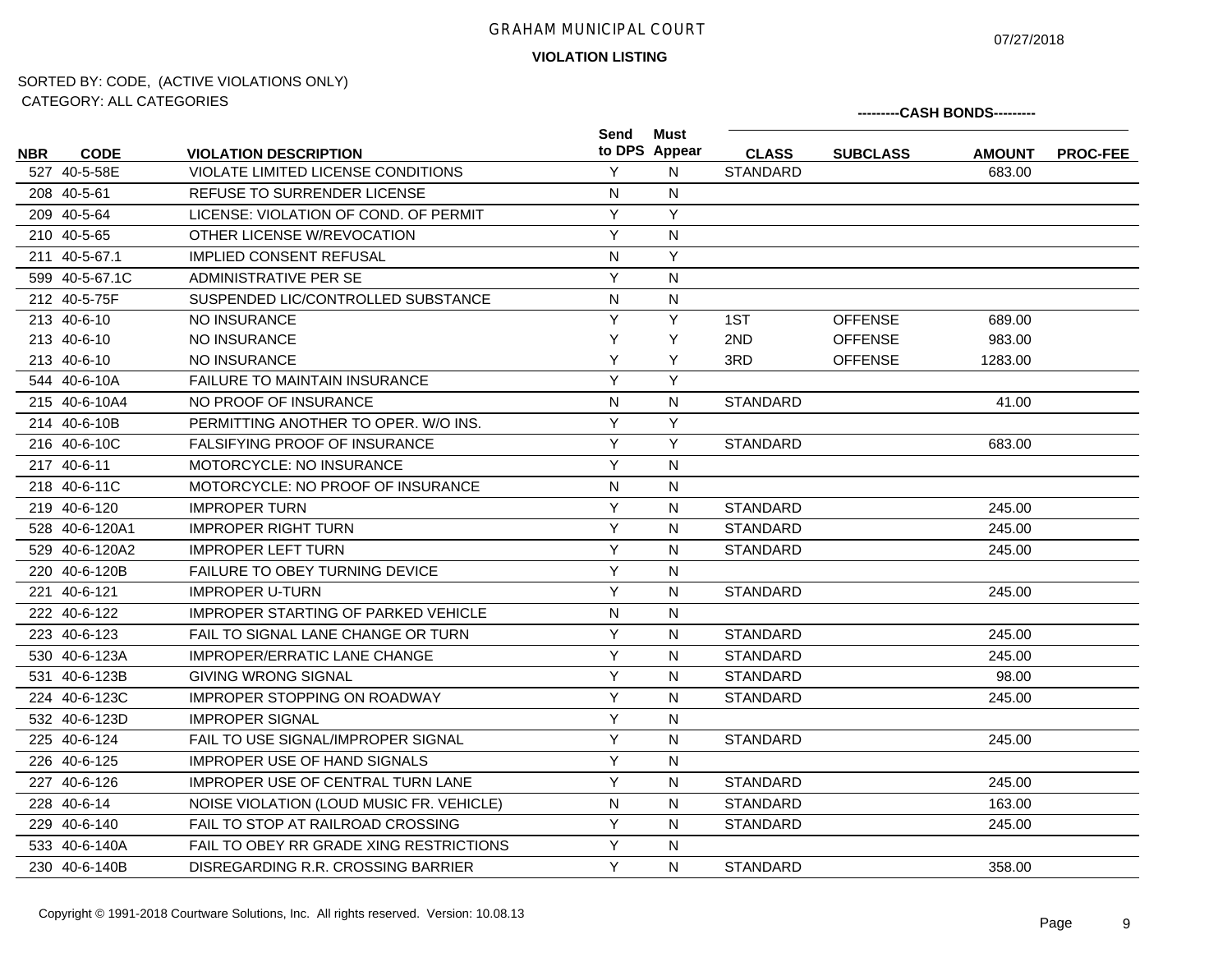07/27/2018

**---------CASH BONDS---------**

**VIOLATION LISTING**

# SORTED BY: CODE, (ACTIVE VIOLATIONS ONLY) CATEGORY: ALL CATEGORIES

|            |               |                                          | Send      | Must<br>to DPS Appear |                 |                 |               |                 |
|------------|---------------|------------------------------------------|-----------|-----------------------|-----------------|-----------------|---------------|-----------------|
| <b>NBR</b> | <b>CODE</b>   | <b>VIOLATION DESCRIPTION</b>             |           |                       | <b>CLASS</b>    | <b>SUBCLASS</b> | <b>AMOUNT</b> | <b>PROC-FEE</b> |
|            | 534 40-6-140C | FILAURE TO SLOW FOR RR GRADE CROSSING    | Y         | N                     |                 |                 |               |                 |
|            | 535 40-6-140D | DRIVING OVER RR XING WHEN TRAIN APPROACH | Y         | N                     |                 |                 |               |                 |
|            | 536 40-6-140E | DRIVING OVER RR XING W/O SUFFICIENT SPAC | Y         | N                     |                 |                 |               |                 |
|            | 537 40-6-140F | DRIVE OVER RR XING W/O SUFFICIENT CLEARA | Y         | N                     |                 |                 |               |                 |
|            | 231 40-6-141  | FAILURE TO STOP AT STOP SIGN AT R-R XING | Y         | N                     | <b>STANDARD</b> |                 | 245.00        |                 |
|            | 232 40-6-142  | CERTAIN VEH. MUST STOP AT R.R. CROSSING  | Y         | N                     |                 |                 |               |                 |
|            | 538 40-6-142A | DISREGARDING SIGNS OR CONTROL DEVICES/RR | Y         | N                     | <b>STANDARD</b> |                 | 245.00        |                 |
|            | 539 40-6-143  | MOVING HEAVY EQUIP AT RR GRADE CROSSING  | Y         | N                     |                 |                 |               |                 |
|            | 233 40-6-144  | DRIVER/YIELD/SIDEWALK                    | Y         | N                     |                 |                 |               |                 |
|            | 234 40-6-144  | DRIVING ON SIDEWALK                      | Y         | N                     |                 |                 |               |                 |
|            | 235 40-6-144  | EMERGING/DRIVEWAY/ALLEY/ET               | Y         | N                     |                 |                 |               |                 |
|            | 509 40-6-15   | DRIVING WITH SUSPENDED TAG               | Y         | Y                     | <b>STANDARD</b> |                 | 689.00        |                 |
|            | 512 40-6-16   | MOVE OVER LAW (FOR EMERGENCY VEHICLES)   | N         | N                     | <b>STANDARD</b> |                 | 689.00        |                 |
|            | 236 40-6-160  | <b>SCHOOL BUS SPEEDING</b>               | Y         | N                     |                 |                 |               |                 |
|            | 237 40-6-161  | HEADLIGHTS REQUIRED (SCHOOL BUS)         | Y         | N                     |                 |                 |               |                 |
|            | 238 40-6-162  | VISUAL SIGNAL, LOADING & UNLOADING       | Y         | N                     |                 |                 |               |                 |
|            | 239 40-6-163  | FAIL TO STOP FOR SCHL BUS LOADING/UNLOAD | Y         | N                     | <b>STANDARD</b> |                 | 245.00        |                 |
|            | 479 40-6-163A | FAIL TO STOP FOR SCHOOL BUS LOAD/UNLOAD  | N         | N                     | <b>STANDARD</b> |                 | 245.00        |                 |
|            | 240 40-6-164  | FAIL TO ALLOW CHILDREN TO CROSS          | Y         | N                     |                 |                 |               |                 |
|            | 540 40-6-165  | FAILURE OF SCHOOL BUS TO YIELD ROW       | Υ         | N                     |                 |                 |               |                 |
|            | 541 40-6-17   | TRAF CONT DEVICE PREEMPTION EMMITTER VIO | Y         | N                     |                 |                 |               |                 |
|            | 241 40-6-180  | TOO FAST FOR CONDITIONS                  | N         | N                     | 1ST             | <b>OFFENSE</b>  | 245.00        |                 |
|            | 241 40-6-180  | TOO FAST FOR CONDITIONS                  | N         | N                     | 2ND             | <b>OFFENSE</b>  | 490.00        |                 |
|            | 242 40-6-181  | SPEEDING (CITY)                          | Y         | N                     | 00-70 ZONE      | 10-20 OVER      | 211.00        |                 |
|            | 242 40-6-181  | SPEEDING (CITY)                          | Y         | N                     | 00-70 ZONE      | 20-25 OVER      | 279.00        |                 |
|            | 242 40-6-181  | SPEEDING (CITY)                          | Y         | N                     | 00-70 ZONE      | 25-35 OVER      | 416.00        |                 |
|            | 242 40-6-181  | SPEEDING (CITY)                          | Y         | N                     | 00-70 ZONE      | 35-44 OVER      | 689.00        |                 |
|            | 242 40-6-181  | SPEEDING (CITY)                          | Υ         | N                     | 00-70 ZONE      | 44-60 OVER      | 1005.00       |                 |
|            | 243 40-6-184  | SPEED LESS THAN MINIMUM                  | Y         | N                     | <b>STANDARD</b> |                 | 98.00         |                 |
|            | 244 40-6-185A | SPEED LIMIT ON BRIDGES                   | ${\sf N}$ | N                     |                 |                 |               |                 |
|            | 245 40-6-186  | RACING ON HIGHWAYS OR STREETS            | Y         | N                     | <b>STANDARD</b> |                 | 552.00        |                 |
|            | 246 40-6-188  | SPEEDING IN CONSTRUCTION SITE            | Y         | N                     | 00-70 ZONE      | 10-20 OVER      | 422.00        |                 |
|            | 246 40-6-188  | SPEEDING IN CONSTRUCTION SITE            | Y         | N                     | 00-70 ZONE      | 20-25 OVER      | 558.00        |                 |
|            | 246 40-6-188  | SPEEDING IN CONSTRUCTION SITE            | Υ         | N                     | 00-70 ZONE      | 25-35 OVER      | 832.00        |                 |
|            | 246 40-6-188  | SPEEDING IN CONSTRUCTION SITE            | Y         | N                     | 00-70 ZONE      | 35-44 OVER      | 1378.00       |                 |

Copyright © 1991-2018 Courtware Solutions, Inc. All rights reserved. Version: 10.08.13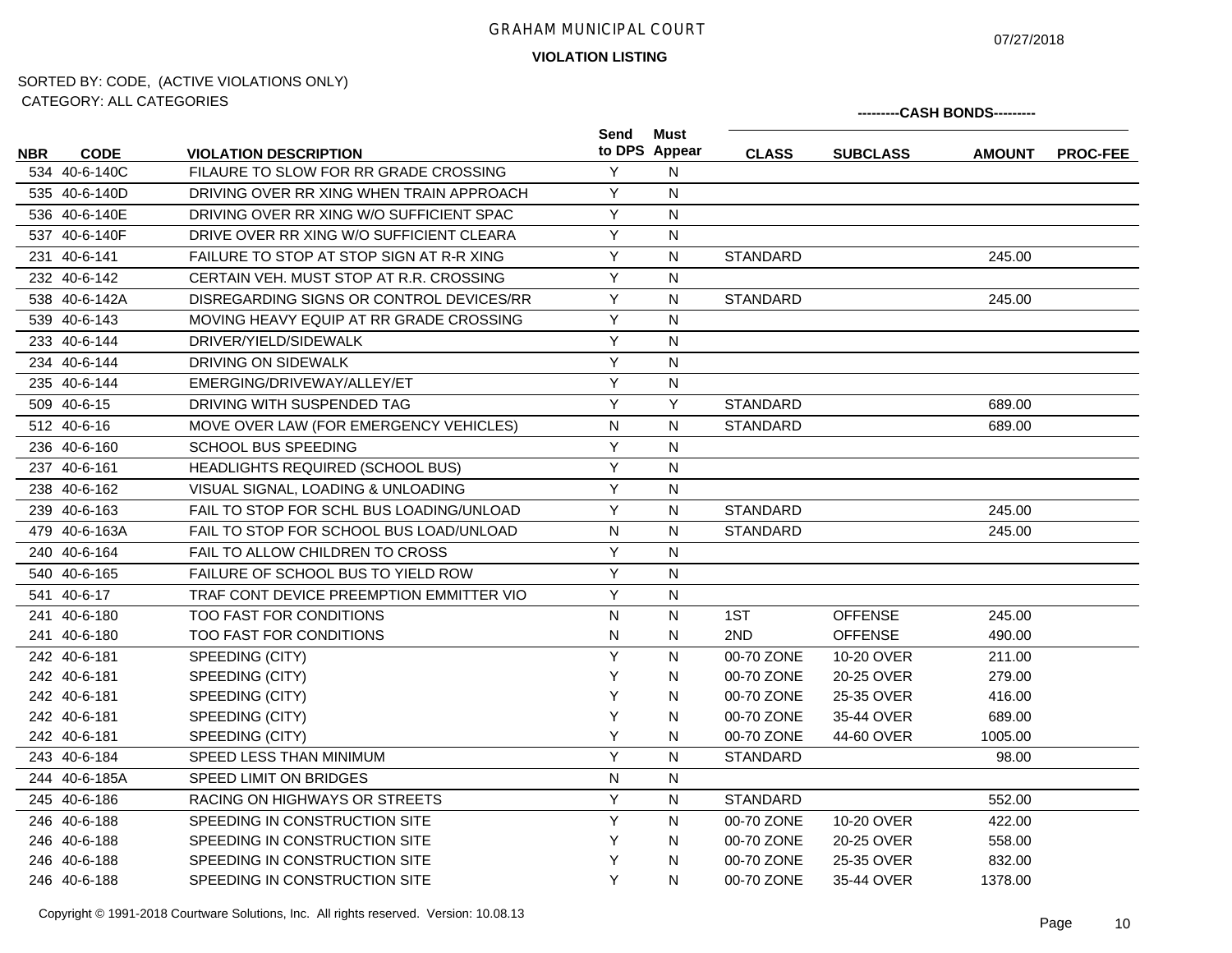07/27/2018

**VIOLATION LISTING**

# SORTED BY: CODE, (ACTIVE VIOLATIONS ONLY) CATEGORY: ALL CATEGORIES

|            | CATLOONT. ALL CATLOONILO |                                                 |                |                       |                 |                 | ---------CASH BONDS--------- |                 |
|------------|--------------------------|-------------------------------------------------|----------------|-----------------------|-----------------|-----------------|------------------------------|-----------------|
| <b>NBR</b> | <b>CODE</b>              | <b>VIOLATION DESCRIPTION</b>                    | Send           | Must<br>to DPS Appear | <b>CLASS</b>    | <b>SUBCLASS</b> | <b>AMOUNT</b>                | <b>PROC-FEE</b> |
|            | 246 40-6-188             | SPEEDING IN CONSTRUCTION SITE                   | Y              | N                     | 00-70 ZONE      | 44-60 OVER      | 1967.50                      |                 |
|            | 247 40-6-2               | <b>FAILURE TO OBEY PERSON DIRECTING TRAFFIC</b> | Y              | N                     | <b>STANDARD</b> |                 | 245.00                       |                 |
|            | 248 40-6-20              | <b>RUNNING RED LIGHT</b>                        | Y              | $\mathsf{N}$          | <b>STANDARD</b> |                 | 245.00                       |                 |
|            | 249 40-6-200             | <b>IMPROPER PARKING</b>                         | N              | N                     |                 |                 |                              |                 |
|            | 250 40-6-201             | <b>PARKING VIOLATION</b>                        | $\mathsf{N}$   | N                     |                 |                 |                              |                 |
|            | 251 40-6-202             | STOP/STAND/PARK OUTSIDE BUS/RES DISTRICT        | N              | N                     |                 |                 |                              |                 |
|            | 252 40-6-202             | <b>ILLEGAL PARKING</b>                          | $\mathsf{N}$   | ${\sf N}$             | <b>STANDARD</b> |                 | 132.00                       |                 |
|            | 253 40-6-203             | <b>IMPROPER STOPPING/PARKING ON ROADWAY</b>     | N              | N                     | 1ST             | <b>OFFENSE</b>  | 132.00                       |                 |
|            | 253 40-6-203             | <b>IMPROPER STOPPING/PARKING ON ROADWAY</b>     | N              | N                     | 2ND             | <b>OFFENSE</b>  | 232.00                       |                 |
|            | 253 40-6-203             | <b>IMPROPER STOPPING/PARKING ON ROADWAY</b>     | N              | N                     | 3RD             | <b>OFFENSE</b>  | 332.00                       |                 |
|            | 254 40-6-205             | OBSTRUCTING AN INTERSECTION                     | Y              | $\mathsf{N}$          | <b>STANDARD</b> |                 | 245.00                       |                 |
|            | 255 40-6-21              | RAN RED ARROW                                   | Y              | N                     |                 |                 |                              |                 |
|            | 256 40-6-226             | VIOLATION OF HANDICAPPED PARKING                | $\overline{N}$ | N                     | <b>STANDARD</b> |                 | 293.00                       |                 |
|            | 257 40-6-23              | <b>VIOLATION OF FLASHING RED SIGNAL</b>         | Y              | N                     |                 |                 |                              |                 |
|            | 258 40-6-23              | VIOLATION OF FLASHING YELLOW SIGNAL             | Y              | ${\sf N}$             |                 |                 |                              |                 |
|            | 259 40-6-24              | LANE DIRECTION VIOLATION                        | Y              | ${\sf N}$             |                 |                 |                              |                 |
|            | 260 40-6-240             | <b>IMPROPER BACKING</b>                         | Y              | N                     | <b>STANDARD</b> |                 | 245.00                       |                 |
|            | 261 40-6-241             | <b>HANDS FREE LAW</b>                           | Y              | N                     | 1ST             | <b>OFFENSE</b>  | 50.00                        |                 |
|            | 261 40-6-241             | <b>HANDS FREE LAW</b>                           | Y              | N                     | 2ND             | <b>OFFENSE</b>  | 100.00                       |                 |
|            | 261 40-6-241             | <b>HANDS FREE LAW</b>                           | Y              | N                     | 3RD             | <b>OFFENSE</b>  | 150.00                       |                 |
|            | 477 40-6-241.2           | TEXT & DRIVE OR USE CELL (CMV)                  | N              | N                     | <b>STANDARD</b> |                 | 150.00                       |                 |
|            | 262 40-6-242             | OBSTRUCTION/INTERFERENCE WITH DRIVER            | Y              | N                     | <b>STANDARD</b> |                 | 358.00                       |                 |
|            | 264 40-6-243             | OPENNING DOORS TO MOVING TRAFFIC                | Y              | N                     | <b>STANDARD</b> |                 | 131.00                       |                 |
|            | 265 40-6-244             | UNSAFE OPERATION OF VEHICLE                     | Y              | N                     |                 |                 |                              |                 |
|            | 542 40-6-245             | IMPROPER DRIVING-CANYON/MOUNTAIN/HWY            | Y              | N                     |                 |                 |                              |                 |
|            | 266 40-6-246             | <b>COASTING PROHIBITED</b>                      | Y              | N                     |                 |                 |                              |                 |
|            | 267 40-6-247             | FOLLOWING EMERG, VEH W/IN 200 FT                | Y              | N                     | <b>STANDARD</b> |                 | 98.00                        |                 |
|            | 268 40-6-248             | <b>IMPROPER LANE/LOC ON FIRE HOSE</b>           | Y              | N                     | <b>STANDARD</b> |                 | 358.00                       |                 |
|            | 594 40-6-248.1           | <b>FAILURE TO SECURE LOAD</b>                   | $\mathsf{N}$   | N                     | <b>STANDARD</b> |                 | 245.00                       |                 |
|            | 269 40-6-249             | <b>LITTERING HIGHWAY</b>                        | $\mathsf{N}$   | N                     | <b>STANDARD</b> |                 | 552.00                       |                 |
|            | 270 40-6-25              | DISPLAY OF UNAUTH, SIGNS/SIGNALS/MARKS          | N              | N                     |                 |                 |                              |                 |
|            | 271 40-6-250             | DEVICE WORN THAT IMPAIRS HEARING/VISION         | Y              | N                     | <b>STANDARD</b> |                 | 98.00                        |                 |
|            | 272 40-6-251             | LAYING DRAG OR RECKLESS CONDUCT W/AUTO          | Y              | N                     | <b>STANDARD</b> |                 | 348.00                       |                 |
|            | 273 40-6-252             | CRUISING AFTER BEING REQUESTED NOT TO           | Y              | N                     |                 |                 |                              |                 |
|            | 274 40-6-253             | OPEN CONTAINER VIOLATION (DRIVER ONLY)          | Y              | N                     | <b>STANDARD</b> |                 | 279.00                       |                 |

Copyright © 1991-2018 Courtware Solutions, Inc. All rights reserved. Version: 10.08.13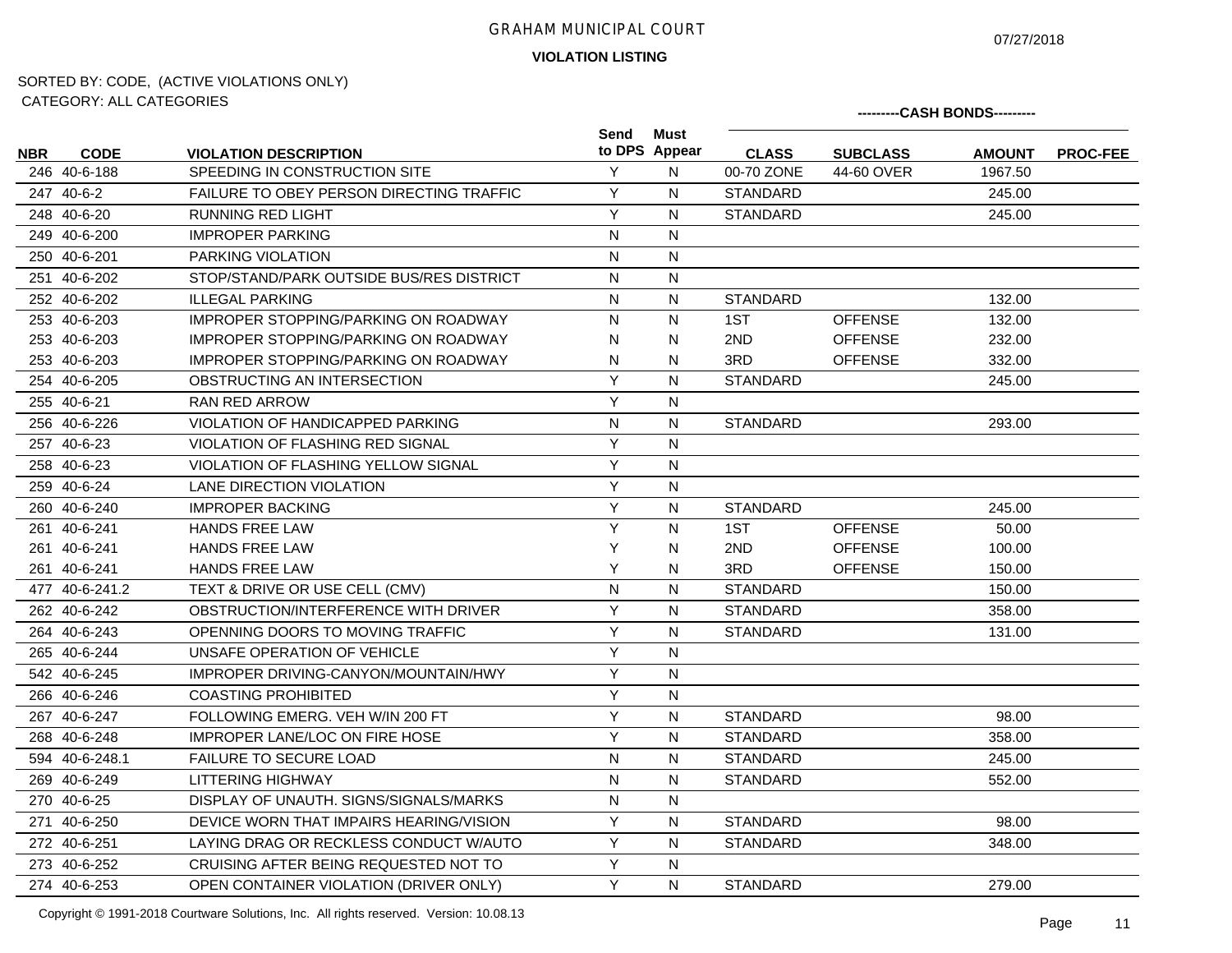07/27/2018

**VIOLATION LISTING**

|            | <u>UATLOUINT. ALL UATLOUINLU</u> |                                            |              |                       |                 | ---------CASH BONDS---------<br><b>SUBCLASS</b><br><b>AMOUNT</b><br>245.00<br>358.00 |          |
|------------|----------------------------------|--------------------------------------------|--------------|-----------------------|-----------------|--------------------------------------------------------------------------------------|----------|
| <b>NBR</b> | <b>CODE</b>                      | <b>VIOLATION DESCRIPTION</b>               | Send         | Must<br>to DPS Appear | <b>CLASS</b>    |                                                                                      | PROC-FEE |
|            | 596 40-6-253.1                   | <b>TRANSPORTATION OF ETIOLOGIC AGENT</b>   | Y            | N                     |                 |                                                                                      |          |
|            | 275 40-6-254                     | <b>FAILURE TO SECURE LOAD</b>              | Y            | N                     | <b>STANDARD</b> |                                                                                      |          |
|            | 276 40-6-255                     | <b>GASOLINE DRIVE-OFF</b>                  | Y            | $\mathsf{N}$          |                 |                                                                                      |          |
|            | 277 40-6-26A                     | INTERFERE WITH TRAFFIC CONTROL DEVICES     | $\mathsf{N}$ | Y                     | <b>STANDARD</b> |                                                                                      |          |
|            | 278 40-6-26B                     | DRIVING ON HIGHWAY CLOSED TO PUBLIC        | Y            | N                     | <b>STANDARD</b> | 358.00                                                                               |          |
|            | 279 40-6-270                     | FAIL TO STOP @ ACCIDENT W/INJURY, DAMAGE   | Y            | Y                     | <b>STANDARD</b> | 552.00                                                                               |          |
|            | 280 40-6-271                     | DUTY UPON STRIKING UNATTENDED VEHICLE      | Y            | N                     | <b>STANDARD</b> | 552.00                                                                               |          |
|            | 281 40-6-272                     | <b>STRIKING FIXED OBJECT</b>               | Y            | N                     | <b>STANDARD</b> | 358.00                                                                               |          |
|            | 282 40-6-273                     | FAIL TO REPORT ACCIDENT W/INJURY, DEATH    | Y            | N                     | <b>STANDARD</b> | 423.00                                                                               |          |
|            | 283 40-6-275                     | <b>FAILURE TO REMOVE ACCIDENT VEHICLE</b>  | $\mathsf{N}$ | $\mathsf{N}$          |                 |                                                                                      |          |
|            | 284 40-6-276                     | DUTY OF WRECKER DRIVER TO CLEAN DEBRIS     | ${\sf N}$    | $\mathsf{N}$          |                 |                                                                                      |          |
|            | 285 40-6-291                     | TRAFFIC LAWS APPLY TO BICYCLES ON ROAD     | $\mathsf{N}$ | N                     |                 |                                                                                      |          |
|            | 286 40-6-292                     | NO RIDING ON HANDLEBARS OF BICYCLE         | N            | N                     |                 |                                                                                      |          |
|            | 287 40-6-293                     | PERSON ON BIKE/SKATES/WAGON CLING TO VEH   | $\mathsf{N}$ | $\mathsf{N}$          |                 |                                                                                      |          |
|            | 288 40-6-294                     | BICYCLE MUST BE ON RIGHT SIDE OF ROADWAY   | N            | N                     |                 |                                                                                      |          |
|            | 289 40-6-294B                    | BICYCLE: MORE THAN 2 ABREAST ON ROAD       | N            | $\mathsf{N}$          |                 |                                                                                      |          |
|            | 290 40-6-296                     | <b>BICYCLE: EQUIPMENT REQUIREMENT</b>      | N            | N                     |                 |                                                                                      |          |
|            | 291 40-6-298                     | BICYCLE: ALLOWING CHILD TO VIOLATE LAW     | N            | N                     |                 |                                                                                      |          |
|            | 292 40-6-3                       | ACCIDENT WHILE DRIVING MOTORCYCLE          | N            | N                     |                 |                                                                                      |          |
|            | 293 40-6-31                      | <b>FAILURE TO DIM HEADLIGHTS</b>           | $\mathsf{N}$ | N                     | <b>STANDARD</b> | 96.00                                                                                |          |
|            | 294 40-6-310                     | TRAFFIC LAWS APPLICABLE TO MOTORCYCLES     | $\mathsf{N}$ | N                     |                 |                                                                                      |          |
|            | 295 40-6-311                     | MANNER OF RIDING MOTORCYCLES               | Y            | $\mathsf{N}$          |                 |                                                                                      |          |
|            | 296 40-6-311A                    | REGULAR SEATS-MOTORCYCLE                   | N            | N                     |                 |                                                                                      |          |
|            | 297 40-6-311C                    | CARRYING ARTICLE, HANDS NOT ON HANDLEBAR   | N            | $\mathsf{N}$          |                 |                                                                                      |          |
|            | 298 40-6-311D                    | PASSENGER NOT TO INTERFERE WITH OPERATOR   | N            | N                     |                 |                                                                                      |          |
|            | 299 40-6-311E                    | OPERATOR AND PASSENGER MUST WEAR SHOES     | $\mathsf{N}$ | N                     | <b>STANDARD</b> | 98.00                                                                                |          |
|            | 300 40-6-312                     | MOTORCYCLE LANE VIOLATION                  | Y            | N                     |                 |                                                                                      |          |
|            | 545 40-6-312A                    | UNSAFE OPERATION OF MOTORCYCLE             | Y            | $\mathsf{N}$          |                 |                                                                                      |          |
|            | 301 40-6-312B                    | MOTORCYCLE: PASSING IN SAME LANE AS VEH    | Y            | N                     |                 |                                                                                      |          |
|            | 302 40-6-312C                    | <b>MOTORCYCLE: OPERATING BETWEEN LANES</b> | Y            | $\mathsf{N}$          |                 |                                                                                      |          |
|            | 303 40-6-312D                    | MOTORCYCLE: MORE THAN 2 ABREAST            | Y            | $\mathsf{N}$          |                 |                                                                                      |          |
|            | 304 40-6-312E                    | MOTORCYCLE: MUST HAVE LIGHTS ON            | Y            | $\mathsf{N}$          | STANDARD        | 245.00                                                                               |          |
|            | 305 40-6-313                     | MOTORCYCLE CLINGING TO OTHER VEHICLES      | Y            | N                     |                 |                                                                                      |          |
|            | 307 40-6-314A                    | <b>MOTORCYCLE: FOOTREST FOR PASSENGERS</b> | Y            | N                     |                 |                                                                                      |          |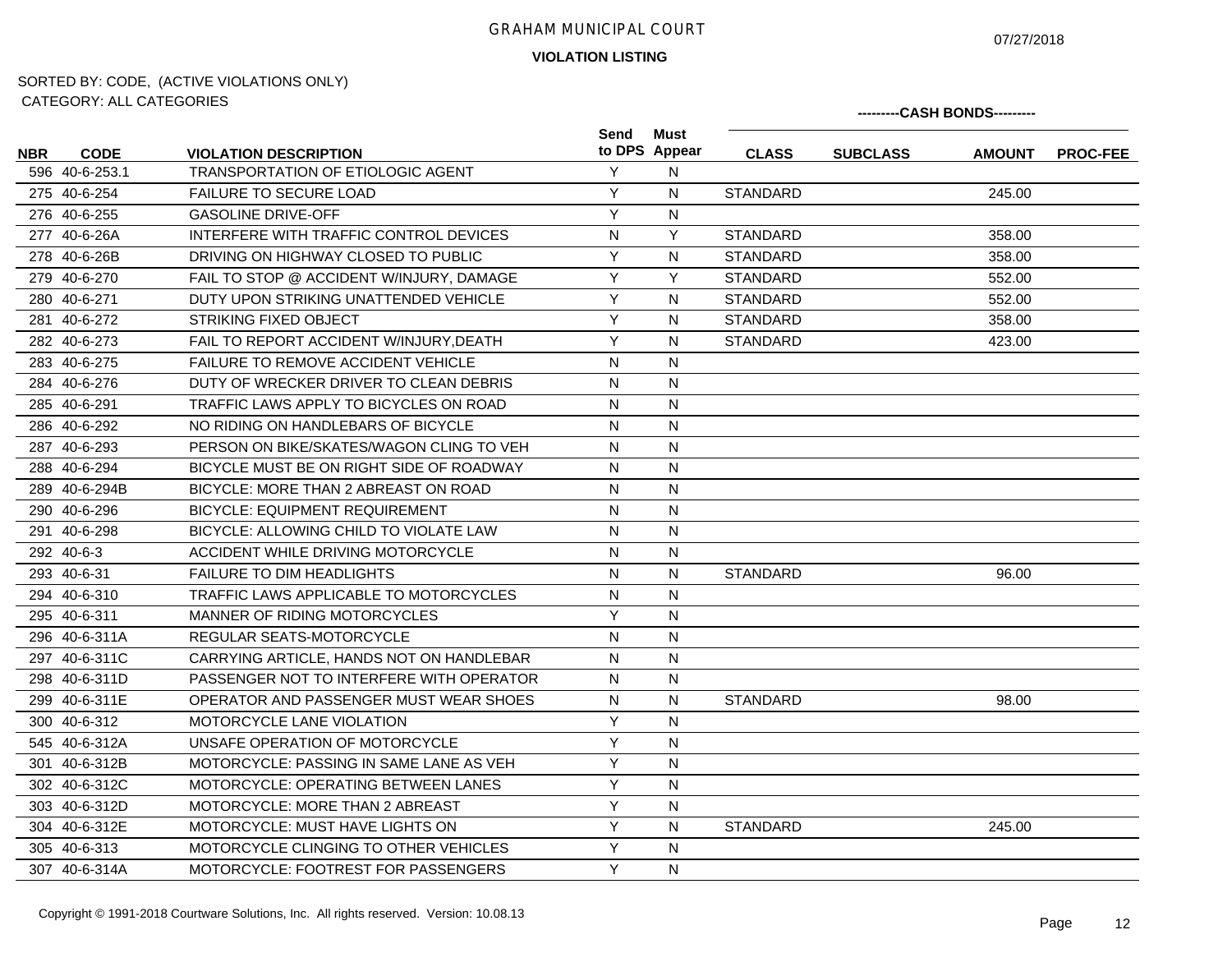# **VIOLATION LISTING** GRAHAM MUNICIPAL COURT

07/27/2018

| UATEUURT. ALL UATEUURIES |                 |                                           |                | ---------CASH BONDS--------- |                 |                 |               |                 |
|--------------------------|-----------------|-------------------------------------------|----------------|------------------------------|-----------------|-----------------|---------------|-----------------|
| <b>NBR</b>               | <b>CODE</b>     | <b>VIOLATION DESCRIPTION</b>              | Send           | <b>Must</b><br>to DPS Appear | <b>CLASS</b>    | <b>SUBCLASS</b> | <b>AMOUNT</b> | <b>PROC-FEE</b> |
|                          | 308 40-6-314B   | MOTORCYCLE: HANDLEBAR/BACKREST VIOL.      | Υ              | N                            |                 |                 |               |                 |
|                          | 309 40-6-315A   | NO HELMET (MOTORCYCLE)                    | Y              | N                            | <b>STANDARD</b> |                 | 245.00        |                 |
|                          | 310 40-6-315B   | MOTORCYCLE: MUST HAVE EYE PROTECTION      | Y              | N                            |                 |                 |               |                 |
|                          | 311 40-6-315E   | <b>MOTORCYCLE: MUST WEAR SHOES</b>        | N              | N                            |                 |                 |               |                 |
|                          | 546 40-6-331    | MOTORIZED CART VIOLATION                  | Υ              | N                            |                 |                 |               |                 |
|                          | 312 40-6-350    | TRAFFIC LAWS APPLICABLE TO MOPEDS         | N              | N                            |                 |                 |               |                 |
|                          | 313 40-6-351    | LICENSE: MOPED OPERATORS NEED LICENSE     | N              | N                            | <b>STANDARD</b> |                 | 163.00        |                 |
|                          | 314 40-6-352    | OPERATOR OF MOPED MUST HAVE A HELMET      | Υ              | N                            | <b>STANDARD</b> |                 | 163.00        |                 |
|                          | 315 40-6-390    | <b>RECKLESS DRIVING</b>                   | Y              | Y                            | 1ST             | <b>OFFENSE</b>  | 815.00        |                 |
|                          | 315 40-6-390    | <b>RECKLESS DRIVING</b>                   | Y              | Y                            | 2ND             | <b>OFFENSE</b>  | 983.00        |                 |
|                          | 315 40-6-390    | <b>RECKLESS DRIVING</b>                   | Υ              | Y                            | 3RD             | <b>OFFENSE</b>  | 1283.00       |                 |
|                          | 316 40-6-391    | <b>DUI</b>                                | Y              | Y                            | 1ST             | <b>OFFENSE</b>  | 1599.00       |                 |
|                          | 316 40-6-391    | <b>DUI</b>                                | Y              | Y                            | 2ND             | <b>OFFENSE</b>  | 1997.00       |                 |
|                          | 316 40-6-391    | <b>DUI</b>                                | Y              | Y                            | 3RD             | <b>OFFENSE</b>  | 3489.00       |                 |
|                          | 604 40-6-391    | <b>DUI FIRST OFFENSE</b>                  | Y              | N                            |                 |                 |               |                 |
|                          | 317 40-6-391.3  | DUI WHILE OPERATING A SCHOOL BUS          | N              | Y                            |                 |                 |               |                 |
|                          | 548 40-6-391A   | DRIVING UNDER INFLUENCE DRUGS/ALCOHOL     | Y              | Y                            | 1ST             | <b>OFFENSE</b>  | 1599.00       |                 |
|                          | 548 40-6-391A   | DRIVING UNDER INFLUENCE DRUGS/ALCOHOL     | Y              | Y                            | 2ND             | <b>OFFENSE</b>  | 1997.00       |                 |
|                          | 548 40-6-391A   | DRIVING UNDER INFLUENCE DRUGS/ALCOHOL     | Y              | Υ                            | 3RD             | <b>OFFENSE</b>  | 3489.00       |                 |
|                          | 318 40-6-391A1  | <b>DUI - ALCOHOL LESS SAFE</b>            | $\overline{Y}$ | Y                            | 1ST             | <b>OFFENSE</b>  | 1599.00       |                 |
|                          | 318 40-6-391A1  | <b>DUI - ALCOHOL LESS SAFE</b>            | Υ              | Y                            | 2ND             | <b>OFFENSE</b>  | 1997.00       |                 |
|                          | 318 40-6-391A1  | DUI - ALCOHOL LESS SAFE                   | Y              | Y                            | 3RD             | <b>OFFENSE</b>  | 3489.00       |                 |
|                          | 319 40-6-391A2  | <b>DUI - DRUGS LESS SAFE</b>              | Y              | Y                            | 1ST             | <b>OFFENSE</b>  | 1599.00       |                 |
|                          | 319 40-6-391A2  | <b>DUI - DRUGS LESS SAFE</b>              | Y              | Y                            | 2ND             | <b>OFFENSE</b>  | 1997.00       |                 |
|                          | 319 40-6-391A2  | <b>DUI - DRUGS LESS SAFE</b>              | Y              | Y                            | 3RD             | <b>OFFENSE</b>  | 3489.00       |                 |
|                          | 320 40-6-391A3  | DUI - GLUE/AEROSOL/TOXIC VAPOR LESS SAFE  | Y              | Y                            |                 |                 |               |                 |
|                          | 321 40-6-391A4  | DUI - COMBO ANY COMBINATION OF A1/A2/A3   | Υ              | Y                            |                 |                 |               |                 |
|                          | 322 40-6-391A5  | DUI - ALCOHOL 0.08 GM OR MORE, 21 OR OVER | Υ              | Y                            |                 |                 |               |                 |
|                          | 323 40-6-391A6  | DUI - MARIJUANA OR CONTROLLED SUBSTANCE   | Y              | Y                            |                 |                 |               |                 |
|                          | 602 40-6-391C4  | <b>DUI-FELONY</b>                         | Y              | N                            |                 |                 |               |                 |
|                          | 324 40-6-3911   | DUI - COMMERCIAL VEH. 0.04 GM OR MORE     | N              | Y                            |                 |                 |               |                 |
|                          | 325 40-6-391K1  | DUI - UNDER AGE 21 .02% OR MORE           | Y              | Y                            |                 |                 |               |                 |
|                          | 327 40-6-392    | <b>DUI-REFUSAL</b>                        | N              | Y                            | <b>STANDARD</b> |                 | 1599.00       |                 |
|                          | 328 40-6-393.1A | FETICIDE BY VEH. (1ST DEGREE)             | Y              | Y                            |                 |                 |               |                 |
|                          | 329 40-6-393.1B | FETICIDE BY VEH. (2ND DEGREE)             | Y              | Υ                            |                 |                 |               |                 |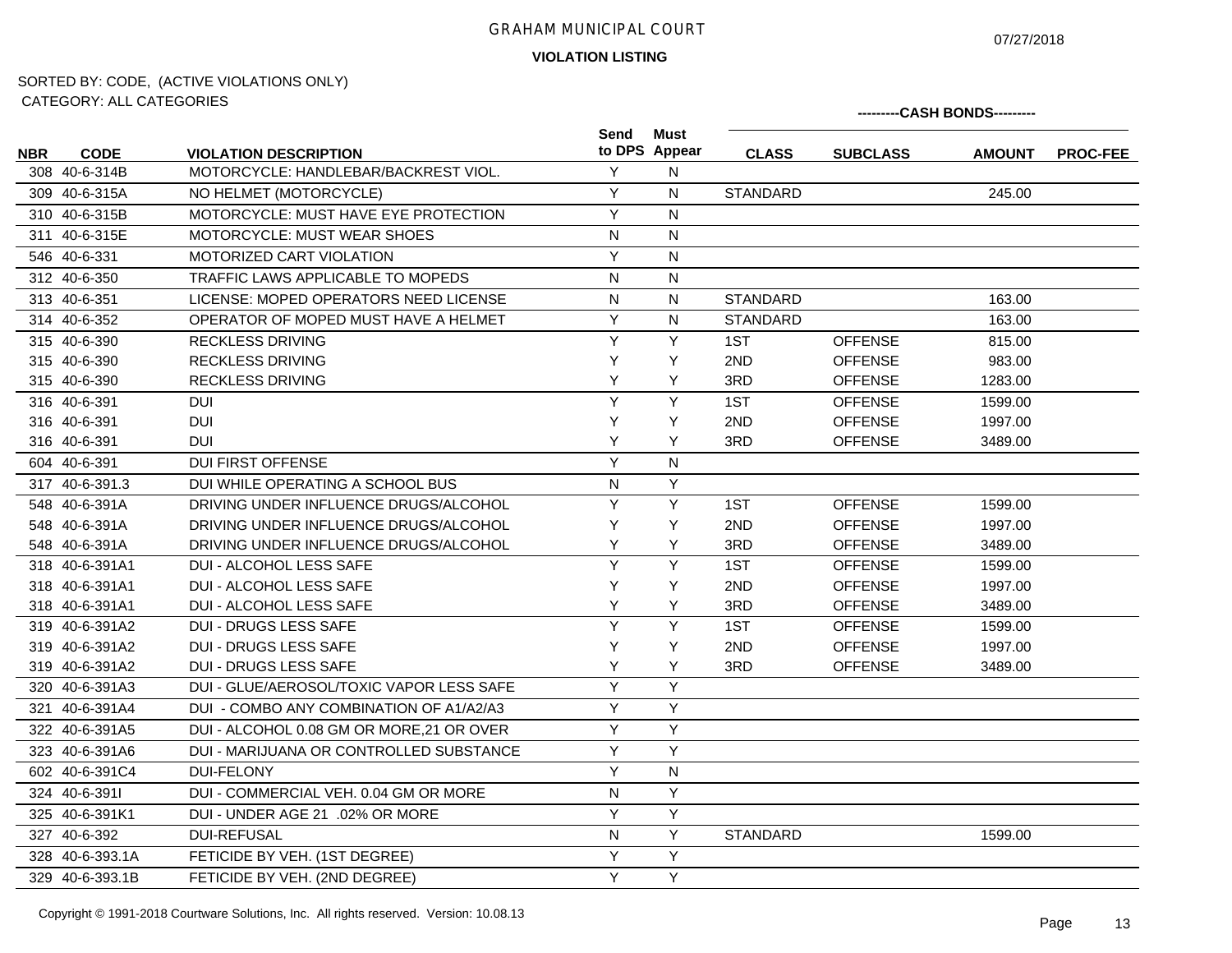07/27/2018

**---------CASH BONDS---------**

**VIOLATION LISTING**

| <b>NBR</b> | <b>CODE</b>     | <b>VIOLATION DESCRIPTION</b>               | Send         | Must<br>to DPS Appear | <b>CLASS</b>    | <b>SUBCLASS</b> | <b>AMOUNT</b> | <b>PROC-FEE</b> |  |
|------------|-----------------|--------------------------------------------|--------------|-----------------------|-----------------|-----------------|---------------|-----------------|--|
|            | 330 40-6-393A   | HOMICIDE BY VEH. 1ST DEGREE NON HV         | Y            | Y                     | <b>STANDARD</b> |                 | 983.00        |                 |  |
|            | 331 40-6-393B   | HOMICIDE BY VEH. 2ND DEGREE                | Y            | Y                     | <b>STANDARD</b> |                 | 1283.00       |                 |  |
|            | 333 40-6-393C   | HOMICIDE BY VEH. 1ST DEGREE HAB-VIOL.      | Y            | Y                     |                 |                 |               |                 |  |
|            | 334 40-6-394    | <b>SERIOUS INJURY BY VEHICLE</b>           | Y            | Y                     | <b>STANDARD</b> |                 | 1283.00       |                 |  |
|            | 335 40-6-395    | FLEEING/ATTEMPTING TO ELUDE POLICE         | Y            | Y                     | 1ST             | <b>OFFENSE</b>  | 689.00        |                 |  |
|            | 335 40-6-395    | FLEEING/ATTEMPTING TO ELUDE POLICE         | Y            | Y                     | 2ND             | <b>OFFENSE</b>  | 983.00        |                 |  |
|            | 335 40-6-395    | FLEEING/ATTEMPTING TO ELUDE POLICE         | Y            | Y                     | 3RD             | <b>OFFENSE</b>  | 1321.00       |                 |  |
|            | 550 40-6-395B5A | FELONY FLEEING POLICY OR ROADBLOCK         | Y            | N                     |                 |                 |               |                 |  |
|            | 336 40-6-395C1  | IMPERSONATING A POLICE OFFICER             | N            | Y                     | <b>STANDARD</b> |                 | 2018.00       |                 |  |
|            | 337 40-6-395C2  | IMPERSONATE OFFICER TO CONTROL TRAFFIC     | N            | N                     |                 |                 |               |                 |  |
|            | 511 40-6-397    | AGGRESSIVE DRIVING                         | Y            | $\mathsf{N}$          |                 |                 |               |                 |  |
|            | 338 40-6-4      | RIDE ANIMALS/ANIMAL-DRAWN VEH.MUST OBEY    | $\mathsf{N}$ | $\mathsf{N}$          | <b>STANDARD</b> |                 | 98.00         |                 |  |
|            | 339 40-6-40     | OBSTRUCTING TRAFFIC/FTY ROW                | Y            | N                     |                 |                 |               |                 |  |
|            | 340 40-6-40B    | SLOWER VEH. MUST KEEP TO RIGHT             | Y            | N                     | <b>STANDARD</b> |                 | 98.00         |                 |  |
|            | 552 40-6-40C    | <b>LANE VIOLATION</b>                      | Y            | N                     |                 |                 |               |                 |  |
|            | 341 40-6-40D    | IMPEDING FLOW BY DRIVING SIDE BY SIDE      | Y            | N                     | <b>STANDARD</b> |                 | 98.00         |                 |  |
|            | 342 40-6-41     | VEHICLE PASSING IN OPPOSITE DIRECTION      | Y            | N                     |                 |                 |               |                 |  |
|            | 343 40-6-42     | <b>IMPROPER PASSING ON LEFT</b>            | Y            | N                     | <b>STANDARD</b> |                 | 245.00        |                 |  |
|            | 344 40-6-42.2   | INCREASING SPEED WHILE BEING PASSED        | $\mathsf{N}$ | N                     |                 |                 |               |                 |  |
|            | 345 40-6-42B    | SPEEDING UP WHEN BEING PASSED              | $\mathsf{N}$ | ${\sf N}$             |                 |                 |               |                 |  |
|            | 346 40-6-43     | <b>OVERTAKE AND PASS ON RIGHT</b>          | Y            | $\mathsf{N}$          |                 |                 |               |                 |  |
|            | 553 40-6-43A    | <b>IMPROPER PASSING ON RIGHT</b>           | Y            | N                     |                 |                 |               |                 |  |
|            | 347 40-6-43B    | PASSING ON SHOULDER OF ROADWAY             | Y            | $\mathsf{N}$          | <b>STANDARD</b> |                 | 245.00        |                 |  |
|            | 348 40-6-44     | PASSING W/IN 200 FT. OF ONCOMING TRAFFIC   | Y            | N                     | <b>STANDARD</b> |                 | 245.00        |                 |  |
|            | 349 40-6-45     | DRIVING LEFT OF CENTER                     | N            | N                     |                 |                 |               |                 |  |
|            | 350 40-6-45A1   | PASSING ON HILL OR CURVE                   | Y            | $\mathsf{N}$          | <b>STANDARD</b> |                 | 245.00        |                 |  |
|            | 351 40-6-45A2   | PASSING W/IN 100 FT OF INTERS OR RR-XING   | Y            | N                     | <b>STANDARD</b> |                 | 245.00        |                 |  |
|            | 352 40-6-45A3   | PASSING W/IN 100 FT OF BRIDGE/TUNNEL       | Y            | N                     |                 |                 |               |                 |  |
|            | 353 40-6-46     | PASSING IN NO-PASSING ZONE                 | Y            | N                     | <b>STANDARD</b> |                 | 245.00        |                 |  |
|            | 595 40-6-46A    | <b>IMPROPER PASSING IN NO PASSING ZONE</b> | Y            | N                     |                 |                 |               |                 |  |
|            | 554 40-6-46B    | <b>IMPROPER PASSING</b>                    | Y            | N                     | <b>STANDARD</b> |                 | 245.00        |                 |  |
|            | 354 40-6-47     | ONE WAY ROADWAY OR ROTARY TRAFFIC          | Y            | N                     | <b>STANDARD</b> |                 | 245.00        |                 |  |
|            | 355 40-6-48     | <b>FAILURE TO MAINTAIN LANE</b>            | Y            | N                     | <b>STANDARD</b> |                 | 245.00        |                 |  |
|            | 356 40-6-49     | <b>FOLLOWING TOO CLOSELY</b>               | N            | N                     | <b>STANDARD</b> |                 | 245.00        |                 |  |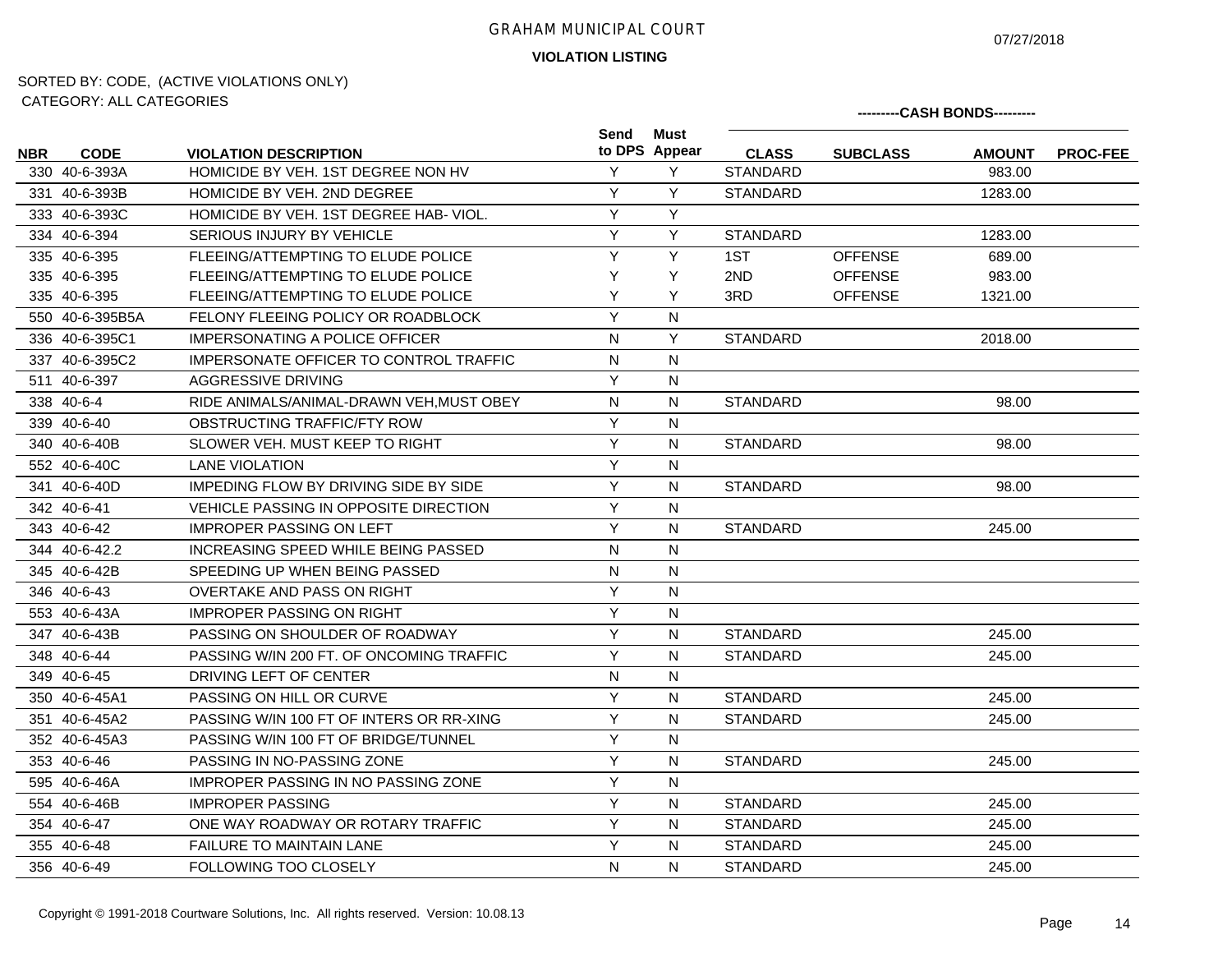07/27/2018

**---------CASH BONDS---------**

**VIOLATION LISTING**

|            |              |                                              | Send           | Must          |                 |                 |               |                 |
|------------|--------------|----------------------------------------------|----------------|---------------|-----------------|-----------------|---------------|-----------------|
| <b>NBR</b> | <b>CODE</b>  | <b>VIOLATION DESCRIPTION</b>                 |                | to DPS Appear | <b>CLASS</b>    | <b>SUBCLASS</b> | <b>AMOUNT</b> | <b>PROC-FEE</b> |
|            | 555 40-6-49A | <b>FOLLOWING TOO CLOSELY</b>                 | N              | N             | <b>STANDARD</b> |                 | 245.00        |                 |
|            | 556 40-6-49B | <b>FOLLOWING TOO CLOSELY</b>                 | N              | N             |                 |                 |               |                 |
|            | 557 40-6-49C | FOLLOWING TOO CLOSELY IN CONVOY              | Y              | N             | <b>STANDARD</b> |                 | 98.00         |                 |
|            | 357 40-6-50  | DRIVING WITHIN A GORE OR MEDIAN              | Y              | N             |                 |                 |               |                 |
|            | 358 40-6-50B | DRIVING WITHIN THE EMERGENCY LANE            | Y              | N             | <b>STANDARD</b> |                 | 245.00        |                 |
|            | 359 40-6-50C | DIVIDED-HWY/CTRLD-ACCESS RD/EMERGENCY LN     | N              | N             |                 |                 |               |                 |
|            | 360 40-6-51  | RESTRICTION ON CONTROLLED-ACCESS ROAD        | Y              | N             |                 |                 |               |                 |
|            | 361 40-6-51B | VIOLATION OF DOT RESTR./ CONTROLLED HWY      | N              | N             |                 |                 |               |                 |
|            | 362 40-6-52  | TRUCKS USING MULTI-LANE HIGHWAYS             | Y              | N             |                 |                 |               |                 |
|            | 363 40-6-52B | TRUCK OVER 6 WHEELS, RIGHT 2 LANES ONLY      | Y              | N             |                 |                 |               |                 |
|            | 558 40-6-52C | DRIVING IN LEFT LANE OF 2 LANES              | Y              | N             |                 |                 |               |                 |
|            | 559 40-6-52D | <b>FAILURE TO KEEP IN PROPER LANE</b>        | Y              | N             |                 |                 |               |                 |
|            | 560 40-6-53  | <b>FAILURE TO KEEP IN PROPER LANE</b>        | Y              | N             |                 |                 |               |                 |
|            | 364 40-6-54  | <b>HOV LANE VIOLATION</b>                    | Y              | N             |                 |                 |               |                 |
|            | 561 40-6-6   | EMERGENCY VEHICLE VIOLATION                  | Y              | N             |                 |                 |               |                 |
|            | 365 40-6-7   | MOTOR VEHICLES IN PARADE                     | N              | N             |                 |                 |               |                 |
|            | 366 40-6-70  | FAIL TO YIELD WHEN ENTERING INTERSECTION     | Y              | N             | <b>STANDARD</b> |                 | 245.00        |                 |
|            | 367 40-6-71  | FAIL TO YIELD WHILE TURNING LEFT             | Y              | N             | <b>STANDARD</b> |                 | 245.00        |                 |
|            | 562 40-6-72  | <b>FAILURE TO OBEY STOP SIGN</b>             | $\mathsf{N}$   | N             | <b>STANDARD</b> |                 | 245.00        |                 |
|            | 368 40-6-72B | FAILURE TO STOP AT STOP/YIELD SIGN           | N              | N             | <b>STANDARD</b> |                 | 245.00        |                 |
|            | 369 40-6-72C | FAIL TO YIELD RIGHT OF WAY AT YIELD SIGN     | Y              | N             | <b>STANDARD</b> |                 | 245.00        |                 |
|            | 370 40-6-73  | FAIL TO YIELD WHEN ENTER/CROSS ROADWAY       | Y              | N             | <b>STANDARD</b> |                 | 245.00        |                 |
|            | 371 40-6-74  | <b>FAILURE TO YIELD TO EMERGENCY VEHICLE</b> | Y              | N             | <b>STANDARD</b> |                 | 245.00        |                 |
|            | 563 40-6-74A | <b>FAILURE TO YIELD ROW TO EMER VEHICLE</b>  | $\overline{Y}$ | N             | <b>STANDARD</b> |                 | 245.00        |                 |
|            | 372 40-6-74B | UNSAFE OPERATION OF EMERGENCY VEHICLE        | Y              | N             |                 |                 |               |                 |
|            | 373 40-6-75  | FAIL TO YIELD TO CONSTRUCTION VEH/PERSON     | Y              | N             | <b>STANDARD</b> |                 | 245.00        |                 |
|            | 374 40-6-76  | FAIL TO YIELD TO FUNERAL PROCESSION          | Y              | N             | <b>STANDARD</b> |                 | 245.00        |                 |
|            | 601 40-6-77  | FAIL TO YIELD ROW-AGRICULTURAL/PEDES/CYC     | Y              | N             | <b>STANDARD</b> |                 | 245.00        |                 |
|            | 375 40-6-90  | FAIL TO OBEY TRAF-CTL/REG. BY PEDESTRIAN     | $\mathsf{N}$   | N             |                 |                 |               |                 |
|            | 376 40-6-91A | FAIL TO YIELD TO PEDESTRIAN AT CROSSWALK     | Y              | ${\sf N}$     |                 |                 |               |                 |
|            | 377 40-6-91B | PEDESTRIAN MUST NOT DART IN TRAFFIC          | $\mathsf{N}$   | N             |                 |                 |               |                 |
|            | 378 40-6-91D | PASSING A VEH. YIELDING TO PEDESTRIAN        | Y              | N             |                 |                 |               |                 |
|            | 379 40-6-92  | PED. MUST YIELD IF NOT AT CROSSWALK          | N              | N             |                 |                 |               |                 |
|            | 380 40-6-93  | DRIVER MUST USE CARE TO AVOID PEDESTRIAN     | Y              | Υ             | <b>STANDARD</b> |                 | 245.00        |                 |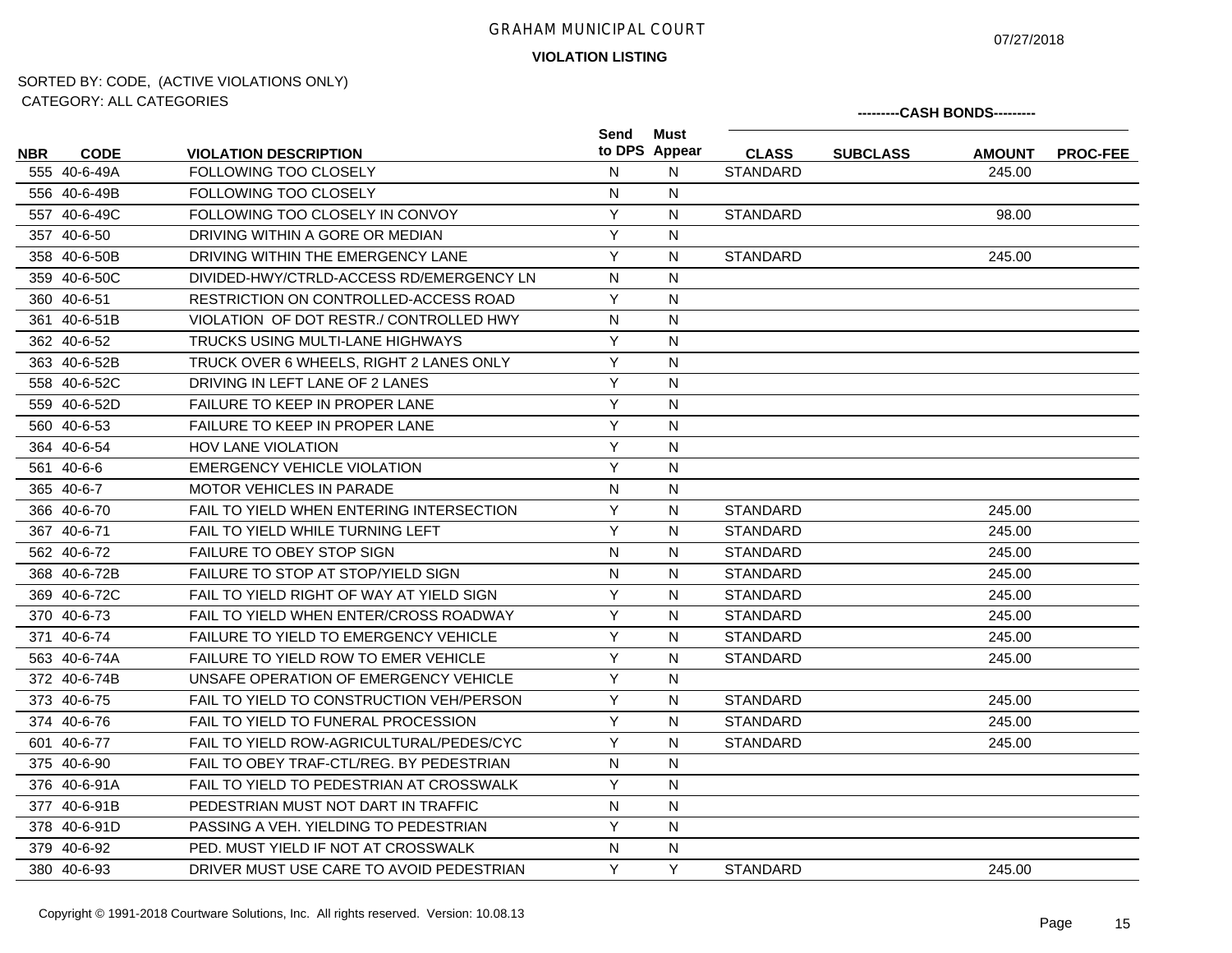07/27/2018

# **VIOLATION LISTING**

| <u>UATLOUINT. ALL UATLOUINLU</u> |              |                                                 |              |                       | ---------CASH BONDS--------- |                 |               |                 |  |
|----------------------------------|--------------|-------------------------------------------------|--------------|-----------------------|------------------------------|-----------------|---------------|-----------------|--|
| <b>NBR</b>                       | <b>CODE</b>  | <b>VIOLATION DESCRIPTION</b>                    | Send         | Must<br>to DPS Appear | <b>CLASS</b>                 | <b>SUBCLASS</b> | <b>AMOUNT</b> | <b>PROC-FEE</b> |  |
|                                  | 381 40-6-94  | FAIL TO YIELD TO BLIND PEDESTRIAN               | Y            | Y                     |                              |                 |               |                 |  |
|                                  | 382 40-6-95  | PEDESTRIAN UNDER THE INFLUENCE (P.U.I.)         | N            | Y                     | <b>STANDARD</b>              |                 | 358.00        |                 |  |
|                                  | 383 40-6-96  | PED. MUST WALK ON SIDEWALK/SHOULDER             | N            | N                     | <b>STANDARD</b>              |                 | 163.00        |                 |  |
|                                  | 384 40-6-97  | PED. MUST NOT SOLICIT RIDE/EMP/BUSINESS         | $\mathsf{N}$ | N                     | <b>STANDARD</b>              |                 | 98.00         |                 |  |
|                                  | 385 40-6-98  | FAILURE TO OBEY SAFETY ZONE                     | Y            | N                     |                              |                 |               |                 |  |
|                                  | 386 40-6-99  | PEDESTRIAN YIELD TO EMERGENCY VEHICLE           | $\mathsf{N}$ | N                     |                              |                 |               |                 |  |
|                                  | 387 40-6-99A | PED. MUST YIELD TO EMERGENCY VEH.               | N            | N                     |                              |                 |               |                 |  |
|                                  | 388 40-7-4   | OPERATING RESTRICTIONS FOR OFF-ROAD VEH.        | $\mathsf{N}$ | $\mathsf{N}$          | <b>STANDARD</b>              |                 | 211.00        |                 |  |
|                                  | 389 40-8-118 | <b>IGNITION INTERLOCK VIOLATIONS</b>            | N            | N                     |                              |                 |               |                 |  |
|                                  | 487 40-8-130 | <b>ILLEGAL MUFFLERS</b>                         | $\mathsf{N}$ | $\mathsf{N}$          | <b>STANDARD</b>              |                 | 245.00        |                 |  |
|                                  | 390 40-8-161 | <b>EMISSIONS INSPECTION FOR CERTAIN VEHICLE</b> | ${\sf N}$    | $\mathsf{N}$          |                              |                 |               |                 |  |
|                                  | 391 40-8-181 | <b>VISIBLE EMISSIONS FROM VEHICLE</b>           | $\mathsf{N}$ | N                     |                              |                 |               |                 |  |
|                                  | 392 40-8-20  | LIGHTED HEADLIGHTS/OTHER LIGHTS REQUIRED        | N            | N                     | <b>STANDARD</b>              |                 | 245.00        |                 |  |
|                                  | 393 40-8-22  | <b>HEADLIGHT REQUIREMENTS</b>                   | $\mathsf{N}$ | $\mathsf{N}$          | <b>STANDARD</b>              |                 | 245.00        |                 |  |
|                                  | 394 40-8-22B | MOTORCYCLE: MORE THAN 2 HEADLIGHTS              | N            | N                     |                              |                 |               |                 |  |
|                                  | 395 40-8-22D | <b>HEADLIGHT COVERS PROHIBITED</b>              | $\mathsf{N}$ | N                     | <b>STANDARD</b>              |                 | 98.00         |                 |  |
|                                  | 396 40-8-23  | <b>TAILLIGHTS/LENSES REQUIRED</b>               | N            | N                     | <b>STANDARD</b>              |                 | 245.00        |                 |  |
|                                  | 397 40-8-23D | <b>TAG LIGHT REQUIRED</b>                       | N            | N                     | <b>STANDARD</b>              |                 | 98.00         |                 |  |
|                                  | 398 40-8-24  | DEFECTIVE OR NO REFLECTORS                      | N            | N                     |                              |                 |               |                 |  |
|                                  | 399 40-8-25  | NO BRAKE LIGHTS OR WORKING TURN SIGNALS         | $\mathsf{N}$ | N                     | <b>STANDARD</b>              |                 | 245.00        |                 |  |
|                                  | 400 40-8-26  | NO OPERATING BRAKE LIGHTS/SIGNALS               | N            | N                     | <b>STANDARD</b>              |                 | 245.00        |                 |  |
|                                  | 401 40-8-27  | LIGHT/FLAG REQUIRED ON PROJECTING LOAD          | $\mathsf{N}$ | N                     | <b>STANDARD</b>              |                 | 245.00        |                 |  |
|                                  | 402 40-8-28D | <b>HEADLIGHTS ON PARKED VEH. MUST BE DIMMED</b> | N            | N                     | <b>STANDARD</b>              |                 | 163.00        |                 |  |
|                                  | 403 40-8-29  | SPOTLIGHTS/FOGLIGHTS/AUXILIARY LIGHTS           | N            | N                     | <b>STANDARD</b>              |                 | 163.00        |                 |  |
|                                  | 404 40-8-3   | VEHICLE OR LOAD DRAGGING ON HIGHWAY             | N            | N                     | <b>STANDARD</b>              |                 | 163.00        |                 |  |
|                                  | 405 40-8-30  | USE OF MULTIBEAM ROAD LIGHTING EQUIP.           | N            | N                     |                              |                 |               |                 |  |
|                                  | 406 40-8-31  | USE OF MULTIBEAM LIGHTING EQUIP.                | N            | N                     |                              |                 |               |                 |  |
|                                  | 407 40-8-31  | <b>FAIL TO DIM HEADLIGHTS</b>                   | N            | N                     | <b>STANDARD</b>              |                 | 163.00        |                 |  |
|                                  | 408 40-8-32  | RURAL MAIL CARRIERS MAY USE AMBER LIGHTS        | N            | N                     |                              |                 |               |                 |  |
|                                  | 409 40-8-4   | SLOW VEH. MUST HAVE TRIANGULAR WARN DEV.        | N            | $\mathsf{N}$          |                              |                 |               |                 |  |
|                                  | 593 40-8-5   | <b>TAMPERING WITH ODOMETER</b>                  | N            | N                     |                              |                 |               |                 |  |
|                                  | 410 40-8-50  | DEFECTIVE OR INSUFFICIENT BRAKES                | $\mathsf{N}$ | $\mathsf{N}$          |                              |                 |               |                 |  |
|                                  | 411 40-8-52  | FAIL TO SECURE PARKING/EMERGENCY BRAKE          | N            | N                     |                              |                 |               |                 |  |
|                                  | 412 40-8-6   | OPERATING VEHICLE W/ALTERD SUSPENSION           | $\mathsf{N}$ | N                     | <b>STANDARD</b>              |                 | 163.00        |                 |  |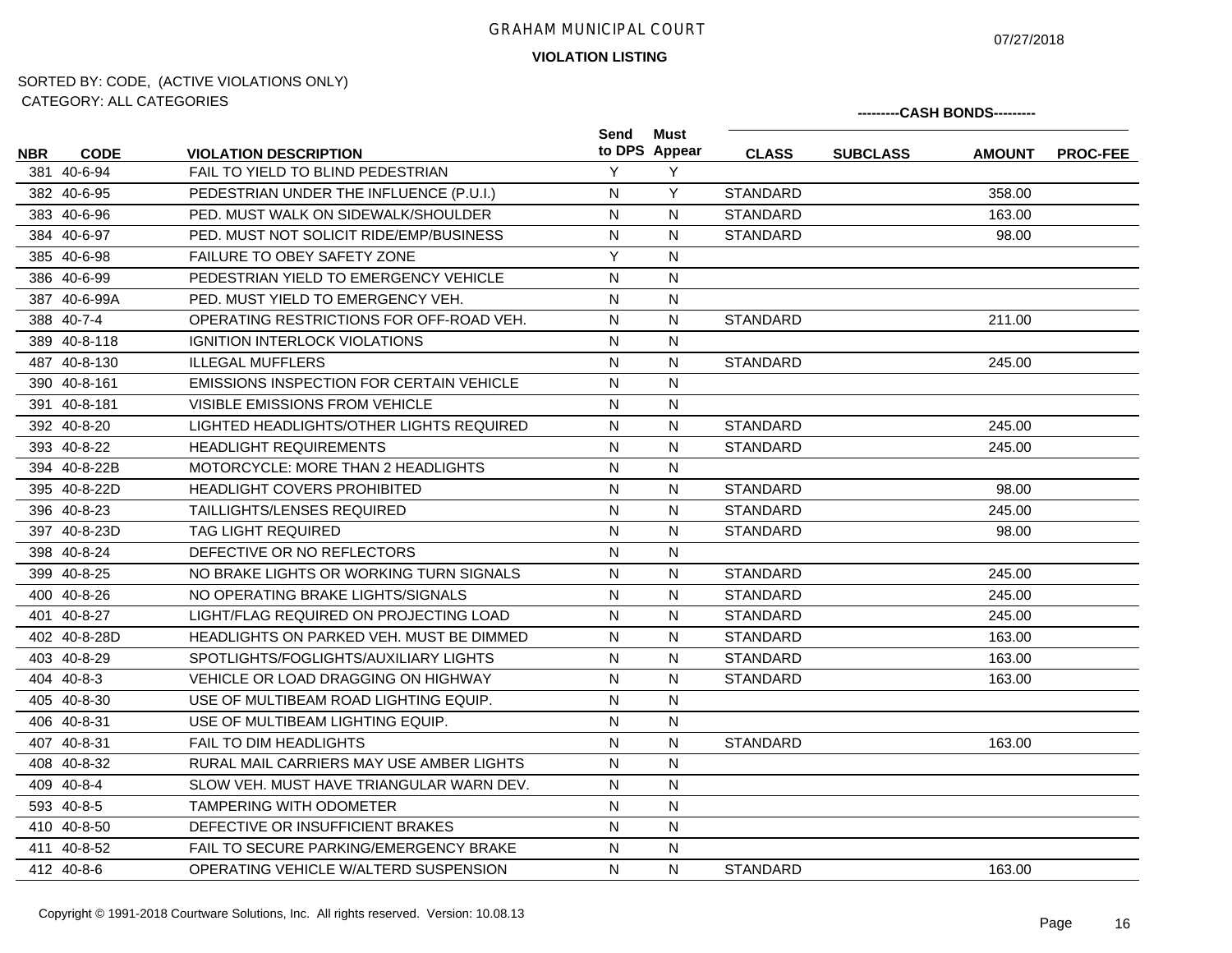07/27/2018

**---------CASH BONDS---------**

**VIOLATION LISTING**

| <b>NBR</b> | <b>CODE</b>    | <b>VIOLATION DESCRIPTION</b>             | Send                    | Must<br>to DPS Appear | <b>CLASS</b>    | <b>SUBCLASS</b> | <b>AMOUNT</b> | <b>PROC-FEE</b> |
|------------|----------------|------------------------------------------|-------------------------|-----------------------|-----------------|-----------------|---------------|-----------------|
|            | 413 40-8-7     | DRIVING UNSAFE/IMPROPERLY EQUIPPED VEH.  | Y                       | N                     | <b>STANDARD</b> |                 | 245.00        |                 |
|            | 414 40-8-70    | HORNS OR WARNING DEVICES VIOLATION       | N                       | ${\sf N}$             |                 |                 |               |                 |
|            | 415 40-8-70A   | NO HORN / IMPROPER USE OF HORN           | $\mathsf{N}$            | N                     | <b>STANDARD</b> |                 | 98.00         |                 |
|            | 416 40-8-70B   | ILLEGAL EQUIPMENT (SIREN, WHISTLE, BELL) | $\mathsf{N}$            | N                     | <b>STANDARD</b> |                 | 245.00        |                 |
|            | 417 40-8-71    | <b>IMPROPER EXHAUST SYSTEM</b>           | $\mathsf{N}$            | N                     | <b>STANDARD</b> |                 | 245.00        |                 |
|            | 418 40-8-72    | MIRROR REQUIRED, IF VISION OBSTRUCTED    | N                       | N                     | <b>STANDARD</b> |                 | 163.00        |                 |
|            | 419 40-8-73    | VIEW OBSTRUCTED (WINDSHIELD/OTHER)       | N                       | N                     | <b>STANDARD</b> |                 | 245.00        |                 |
|            | 420 40-8-73.1  | LIGHT REDUCING MATL. AFFIXED TO WINDOWS  | N                       | N                     | <b>STANDARD</b> |                 | 245.00        |                 |
|            | 421 40-8-73B   | <b>WIPER REQUIREMENTS</b>                | N                       | N                     | <b>STANDARD</b> |                 | 98.00         |                 |
|            | 422 40-8-74    | DEFECTIVE TIRES                          | N                       | N                     |                 |                 |               |                 |
|            | 423 40-8-75    | TIRE COVERS (MUD FLAPS ON REAR TIRES)    | N                       | N                     |                 |                 |               |                 |
|            | 424 40-8-76    | SAFETY BELTS VIOLATION (CHILD OR YOUTH)  | $\overline{\mathsf{N}}$ | ${\sf N}$             | <b>STANDARD</b> |                 | 50.00         |                 |
|            | 425 40-8-76.1  | SAFETY BELTS VIOLATION (ADULTS)          | N                       | ${\sf N}$             | <b>STANDARD</b> |                 | 15.00         |                 |
|            | 427 40-8-77    | DEFECTIVE SHOCK ABSORBERS                | N                       | N                     |                 |                 |               |                 |
|            | 428 40-8-79    | RIDING IN BACK OF PICKUP ON INTERSTATE   | N                       | N                     |                 |                 |               |                 |
|            | 429 40-8-8     | NO WORKING SPEEDOMETER                   | N                       | N                     | <b>STANDARD</b> |                 | 98.00         |                 |
|            | 430 40-8-9     | <b>FAILURE TO DISPLAY OWNER'S NAME</b>   | N                       | ${\sf N}$             |                 |                 |               |                 |
|            | 431 40-8-90    | OPERATING UNAUTH, VEHICLE W/BLUELIGHTS   | N                       | Y                     | <b>STANDARD</b> |                 | 245.00        |                 |
|            | 432 40-8-92    | UNAUTHORIZED VEH. WITH RED/AMBER LIGHTS  | N                       | $\overline{Y}$        | <b>STANDARD</b> |                 | 245.00        |                 |
|            | 433 40-8-94    | UNAUTH. USE OF SIREN/WHISTLES/BELLS      | N                       | Y                     |                 |                 |               |                 |
|            | 434 40-9-316   | FRAUDULENT INFO. ON ACCIDENT REPORT      | N                       | Y                     |                 |                 |               |                 |
|            | 597 42-8-117   | <b>INTERLOCK PROBATION VIOLATION</b>     | Y                       | N                     |                 |                 |               |                 |
|            | 435 46-7-16    | NO AUTHORITY (INTERSTATE)                | $\overline{N}$          | $\mathsf{N}$          |                 |                 |               |                 |
|            | 436 46-7-27    | RECORD OF DUTY STATUS VIOL. (PSC)        | $\mathsf{N}$            | ${\sf N}$             |                 |                 |               |                 |
|            | 437 46-7-3     | NO AUTHORITY (INTRASTATE) REGLTD.-COMMON | $\mathsf{N}$            | ${\sf N}$             |                 |                 |               |                 |
|            | 438 46-7-68.1  | OPERATING OUT-OF-SERVICE VEHICLE/PRIVATE | N                       | N                     |                 |                 |               |                 |
|            | 439 46-7-85.9  | OPER. LIMOUSINE W/O CHAUFFEUR'S LICENSE  | N                       | N                     |                 |                 |               |                 |
|            | 440 48-9-38    | MOTOR CARRIER REGISTRATION CARD REQUIRED | $\mathsf{N}$            | Y                     |                 |                 |               |                 |
|            | 441 52-2-17A   | <b>FAILURE TO REGULATE SPEED</b>         | N                       | N                     |                 |                 |               |                 |
|            | 442 52-7-10    | OPERATING BOAT W/OUT MUFFLING DEVICE     | N                       | N                     |                 |                 |               |                 |
|            | 443 52-7-11-32 | OPERATING BOAT W/OUT LIGHTS AT NIGHT     | N                       | N                     |                 |                 |               |                 |
|            | 444 52-7-12    | OPERATING BOAT UNDER THE INFLUENCE       | N                       | N                     |                 |                 |               |                 |
|            | 445 52-7-14-C2 | FAILURE TO REPORT BOAT ACCIDENT          | $\mathsf{N}$            | N                     |                 |                 |               |                 |
|            | 446 52-7-16    | TOWING SKIER W/OUT OBSERVER OR MIRROR    | N                       | N                     |                 |                 |               |                 |